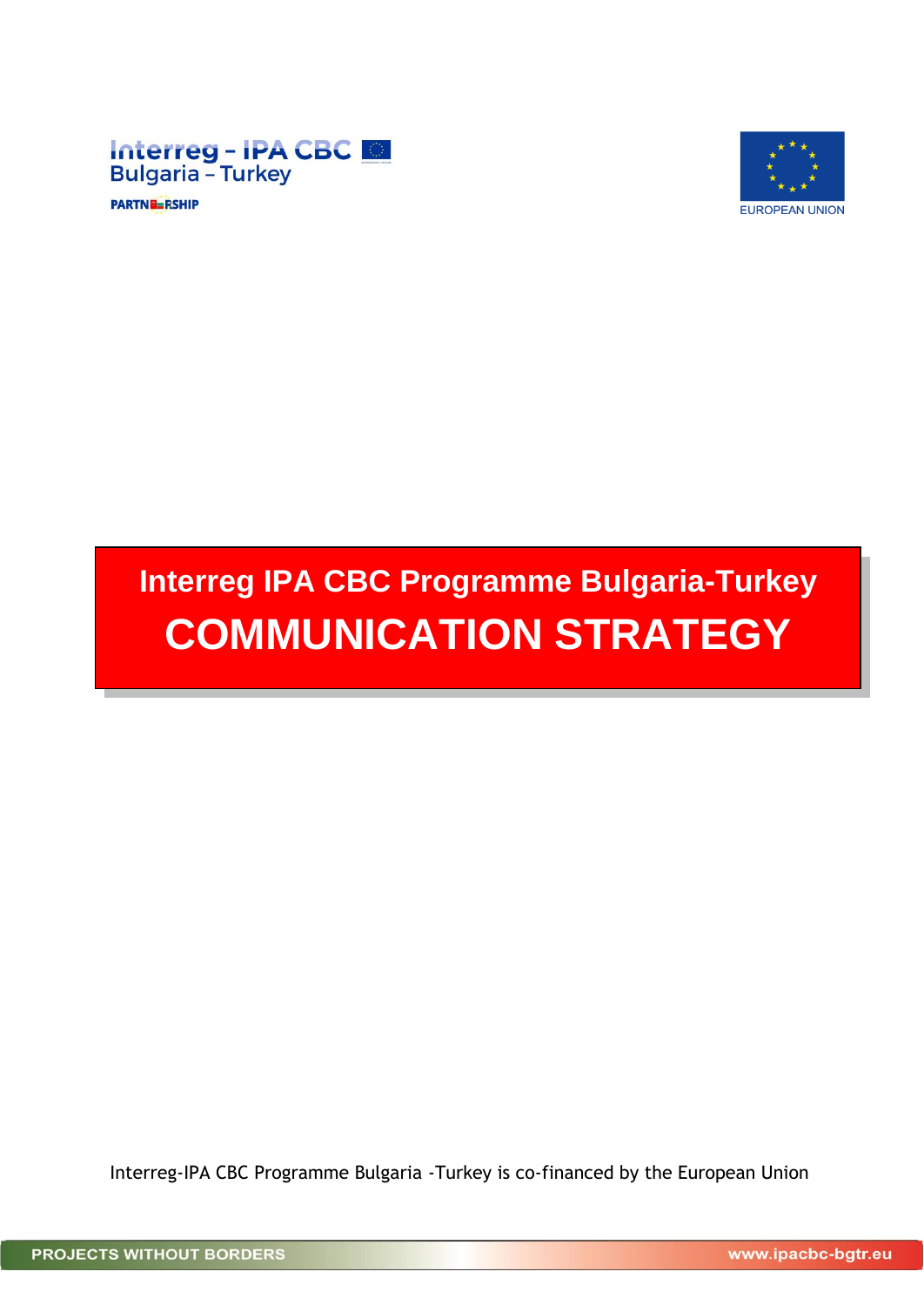# **CONTENTS**

| $\mathbf{L}$ |  |
|--------------|--|
|              |  |
|              |  |
|              |  |
| II.          |  |
|              |  |
|              |  |
|              |  |
| III.         |  |
|              |  |
|              |  |
|              |  |
|              |  |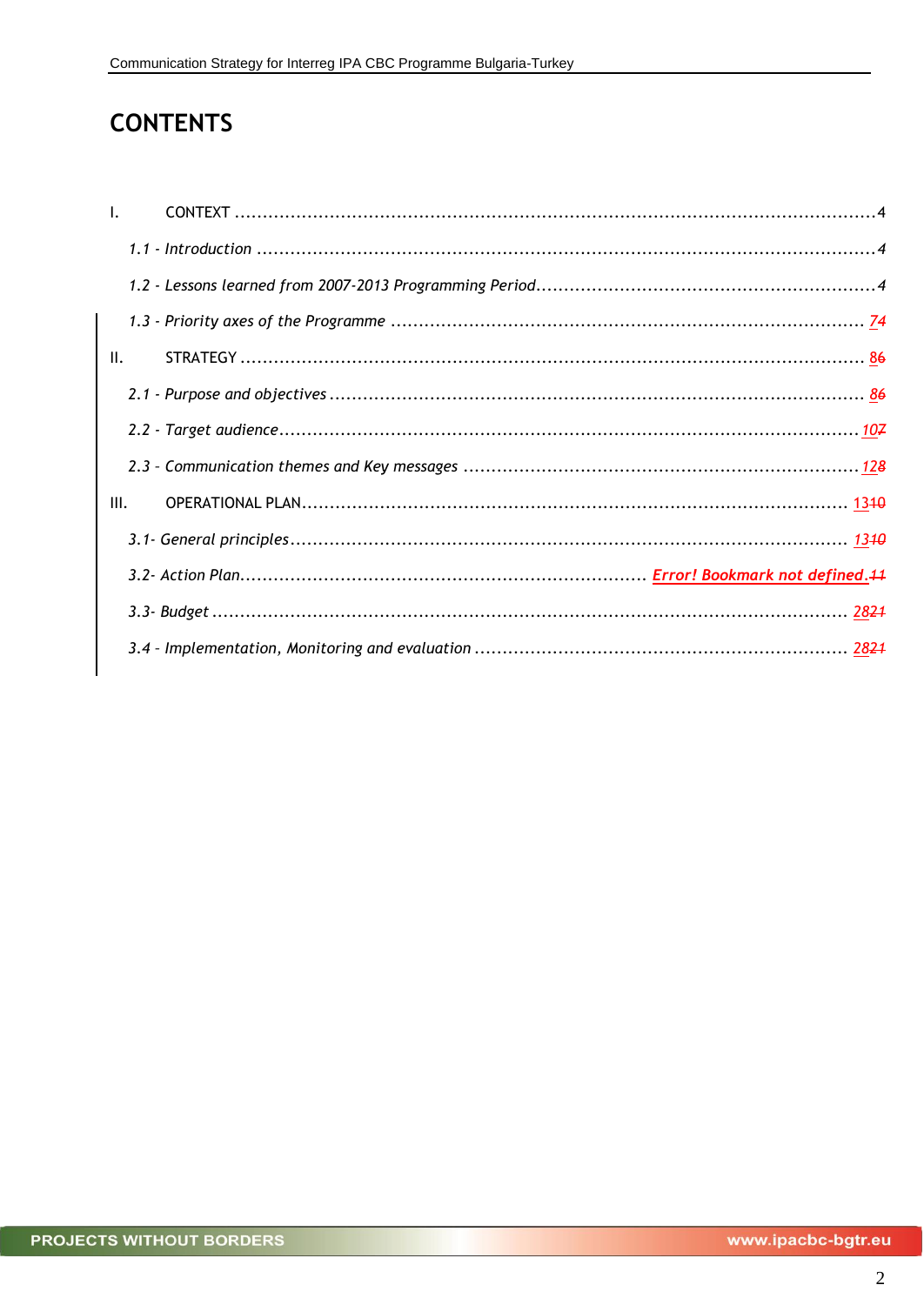## **List of abbreviations**

| <b>BG</b>       | <b>Bulgaria</b>                                                                     |
|-----------------|-------------------------------------------------------------------------------------|
| CoS             | <b>Communication Strategy</b>                                                       |
| <b>CBC</b>      | <b>Cross-border Cooperation</b>                                                     |
| <b>DG REGIO</b> | Directorate General for Regional and Urban Policy (EC)                              |
| EC              | <b>European Commission</b>                                                          |
| <b>INTERREG</b> | European Territorial Cooperation (ETC)                                              |
| EU              | <b>European Union</b>                                                               |
| <b>Funds</b>    | <b>Structural Funds and Cohesion Fund</b>                                           |
| <b>IPA</b>      | Instrument for Pre - Accession Assistance                                           |
| <b>JMC</b>      | Joint Monitoring Committee                                                          |
| <b>JS</b>       | Joint Secretariat (including main office in Haskovo and branch office in<br>Edirne) |
| <b>MA</b>       | <b>Managing Authority</b>                                                           |
| <b>MRDPW</b>    | Ministry of Regional Development and Public Works (MA)                              |
| <b>MEU</b>      | Ministry for European Union Affairs (NA)                                            |
| <b>NA</b>       | National Authority                                                                  |
| TR              | Turkey                                                                              |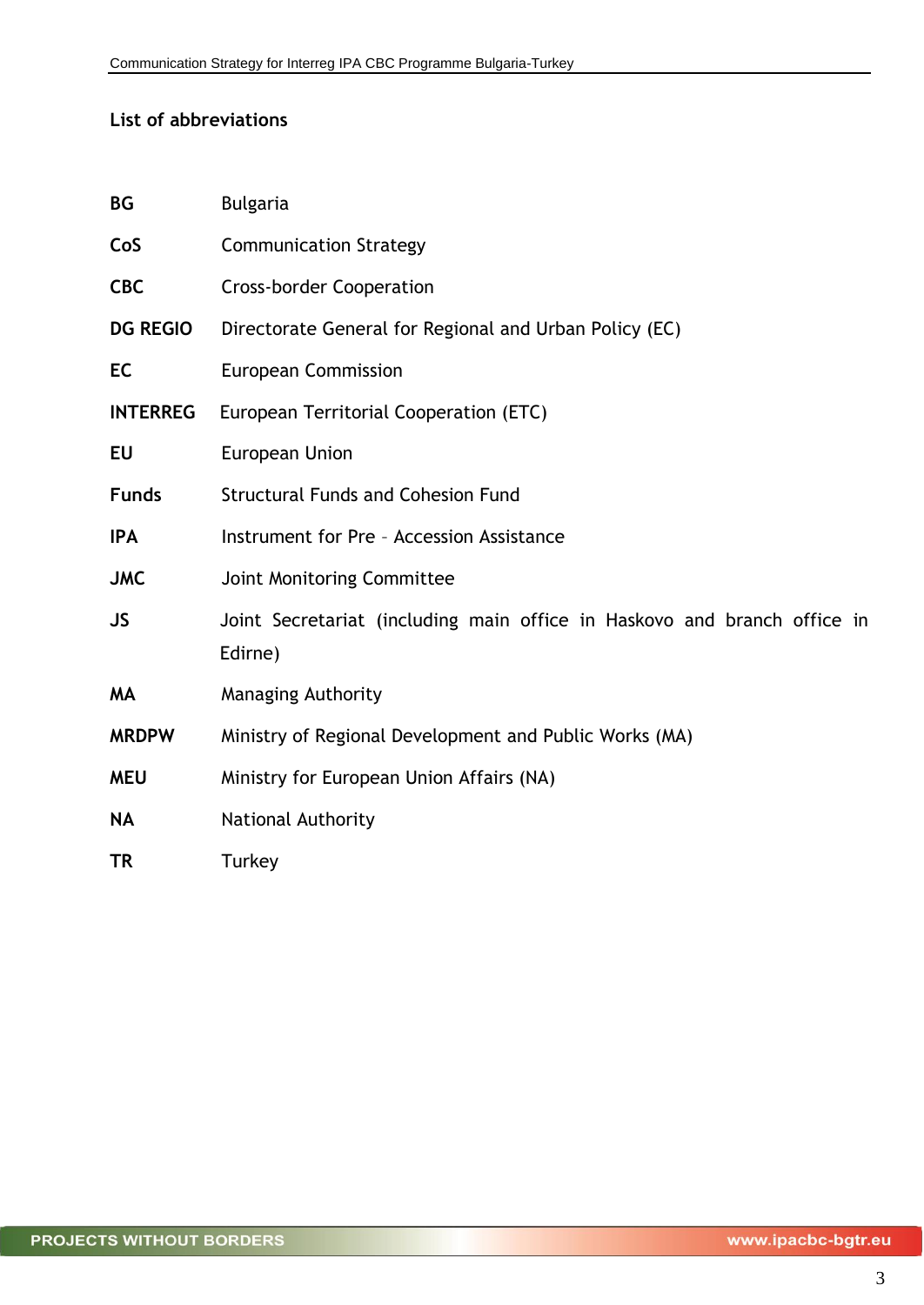# <span id="page-3-0"></span>**I. CONTEXT**

## <span id="page-3-1"></span>**1.1 - Introduction**

In recent years, the significance of information and communication has become widely recognized by all the actors managing European funded programmes. There is increased consciousness of the need to stimulate awareness of the general public about the impact of the European policies at national level.

Good communication is also crucial for the technical assistance and programme implementation. It is vital to work with stakeholders, applicants, beneficiaries, general public and mass media in order to raise awareness for the programme and the development opportunities it brings.

Thus, the communication strategy will focus on increasing the awareness about the IPA CBC Bulgaria - Turkey Programme for 2014-2020, its priorities and financing opportunities, on creating communication tools to assist the beneficiaries, as well as promoting the programme results.

The strategy will outline the general and specific objectives of the communication measures, the key target groups, the key messages to be conveyed and the strategic approach, together with the roles and responsibilities for the information and publicity activities, the evaluation criteria, indicators and measures, the financial overview, the timeframe and the necessary administrative support.

# <span id="page-3-2"></span>**1.2 - Brief Overview of 2007-2013 Programming Period**

The focus of the information and publicity strategy in 2007 – 2013 has been centred on increasing the awareness and promoting the positive work of the Programme. For the purposes of implementation of the information and publicity strategy, a detailed Communication Plan was elaborated and approved simultaneously with programme approval. The aim of the Communication Plan was to ensure broad dissemination of the information about the programme, to guarantee the transparency of the programme's implementation and to increase the awareness of the local stakeholders about the programme's possibilities.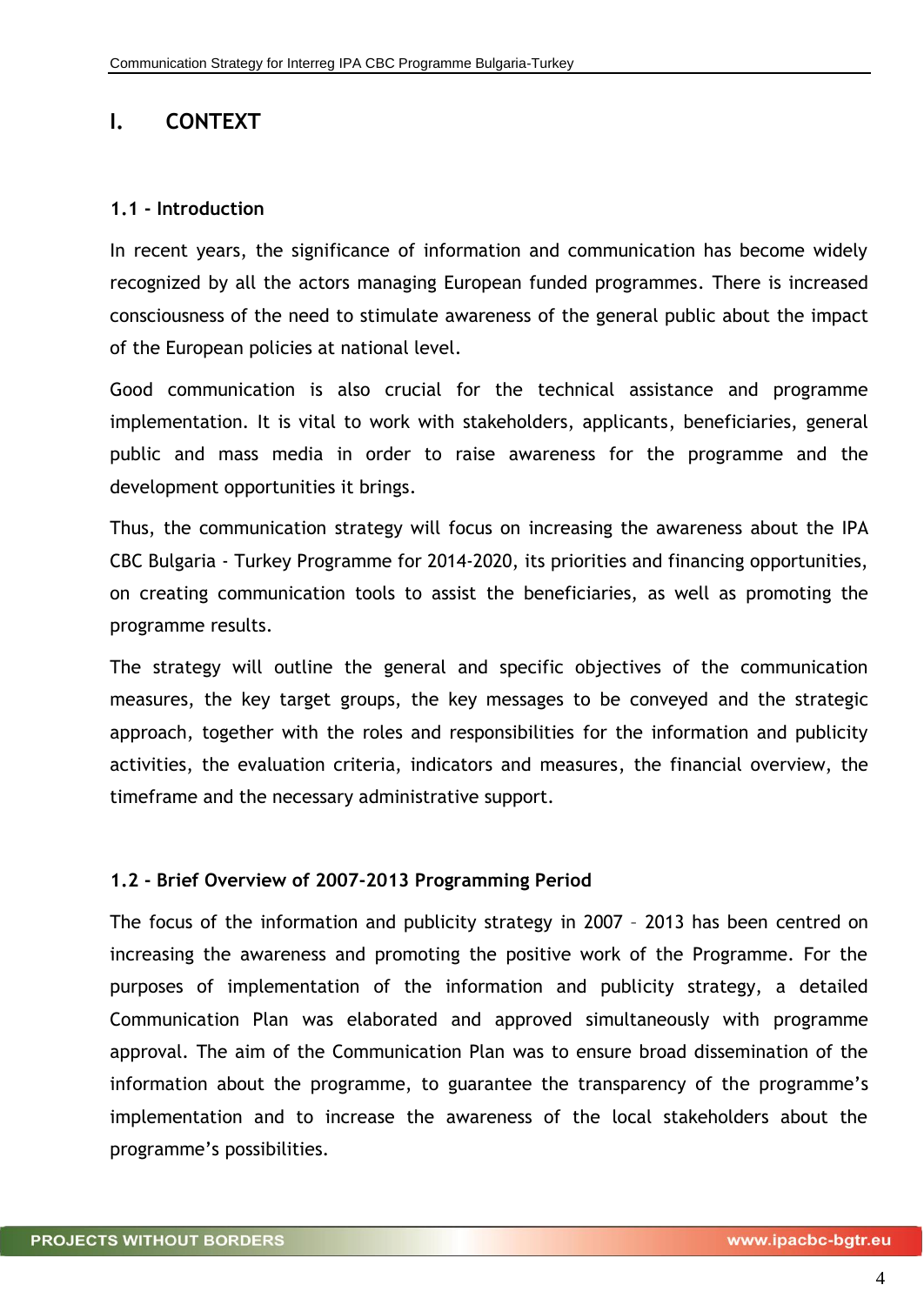The Communication plan for the previous programming period was structured in three major priorities: website, promotional materials and events. Events consisted of information seminars, active training and publicity campaign. During the period under review most of the communication activities were carried out, as planned and the relevant targets were reached.

This section gives a very brief overview of the information and publicity measures used by the Programme in 2007 – 2013 period. Detailed overview of such activities and materials can be found in programme annual reports. All the indicator values set for this period for programme information and publicity activities were over-achieved.

#### **Programme Website**

The Programme website [www.ipacbc-bgtr.eu](http://www.ipacbc-bgtr.eu/) was published in the end of August 2009 and it was the most useful and economic tool for promoting the Programme and disseminate information to the beneficiaries (active and potential) and the public in general. The website includes comprehensive information on the Programme and its Priority axes, accompanied by all documents concerning Programme implementation. The website has been regularly updated with relevant information on the Programme (events, news, documentation etc.). The website also includes a tool for partners search with project partner database, thereby facilitating the integration among actors and promoting joint activities and ideas. The website was improved with new functions added over the previous years.

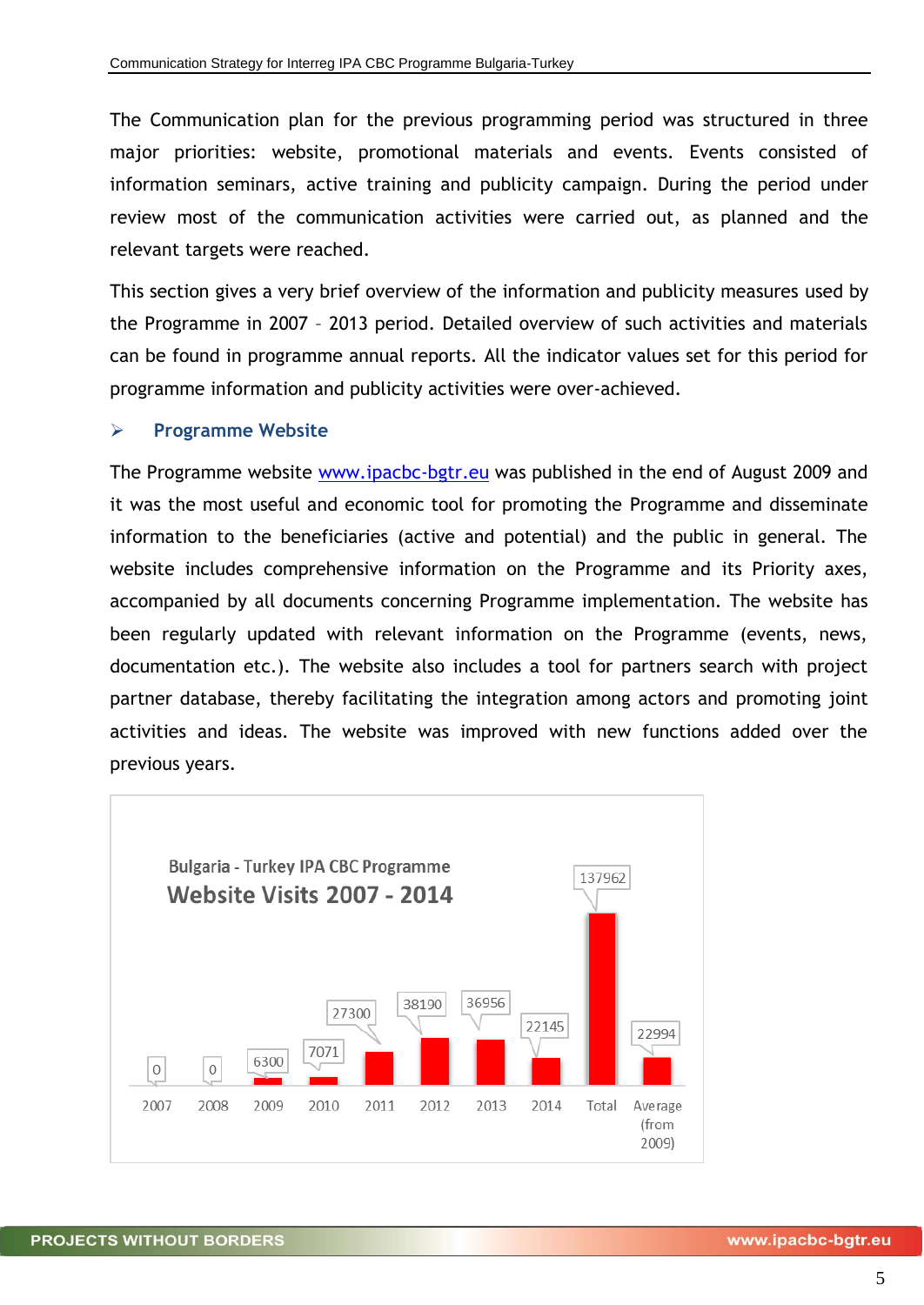During the whole 2007 – 2013 period, the website was one of the main publicity tools used to promote the Programme and disseminate the relevant information. The monthly picture of visits (to the website) shows that between 2011 and 2013 the interest in the programme website was highest in terms of number of unique visitors. This is particularly due to the opened calls for proposals in this period. Both potential applicants and beneficiaries of the projects primarily used the website to access the information they needed.

#### **Events**

Various events were held during the 2007 – 2013 programming period. These events can be classified into 3 categories:

• Information seminars

Info Days, partnership forums and trainings on project preparations were held for potential applicants when the calls for proposals were launched, on both sides of the border. During these informative events the aim was to increase awareness about the programme and its specific rules and increase the project development capacity of organisations interested in the Programme.

• Active training

Trainings were organised by the JTS, MA and NA in the programme area for the representatives of organisations whose projects have been financed under the Programme. During the trainings beneficiaries and their partners were informed on the topics such as procurement rules, reporting, financial management, verification of expenditure, irregularities, communication rules and other issues related to implementation of the projects.

Besides increasing the capacity of project beneficiaries, staff involved in implementation of the programme also attended trainings/technical meetings in order to increase the capacity for implementation of the programme.

• Publicity campaign

Programme as well as project activities were promoted to local/regional/national media via press releases during the past period. Various projects were promoted via different media coverage.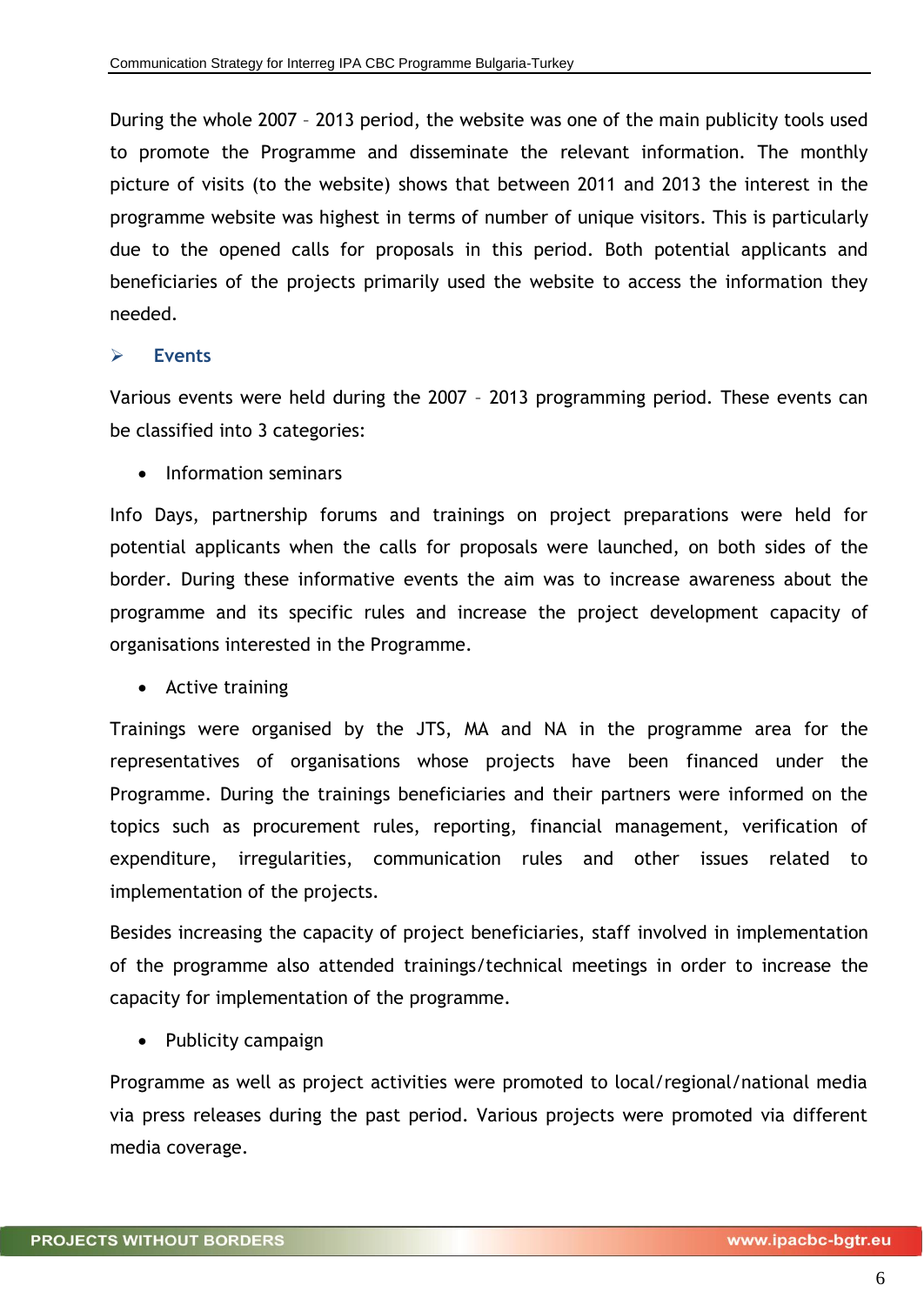European Cooperation Day activities

The European Cooperation Day initiative was started by the INTERACT II Programme in 2011. The goal of the campaign was to highlight the role of cooperation across borders in the European Union and with its neighbours. Local events were organised also by Bulgaria - Turkey IPA CBC Programme to celebrate the ECD in 2012, 2013 and 2014 in both, Bulgaria and Turkey.

# **Promotional Materials**

A variety of promotional materials ranging from small give-aways to informative leaflets, from programme banners to functional stationary were printed to promote the programme in an effective way.

2 Brochures were printed within the Programme during the previous programming period. The brochures contained brief information and visuals about the programme and the projects under implementation.

# <span id="page-6-0"></span>**1.3 - Priority axes of the 2014 – 2020 Programme**

The actions planned within the Communication Strategy for the Bulgaria – Turkey IPA CBC Programme will aim to fulfil the programme priorities, as presented below:

# **Priority Axis 1:** Environment

*Specific objective 1.1: Preventing and mitigating the consequences of natural and manmade disasters in the cross-border area;*

*Specific objective 1.2: Improving the capacity for nature protection, sustainable use and management of common natural resources through cooperation initiatives in the cross-border area.*

**Priority axis 2:** Sustainable tourism

*Specific objective 2.1: Increasing the touristic attractiveness of the cross-border area through better utilisation of natural, cultural and historical heritage and related infrastructure;*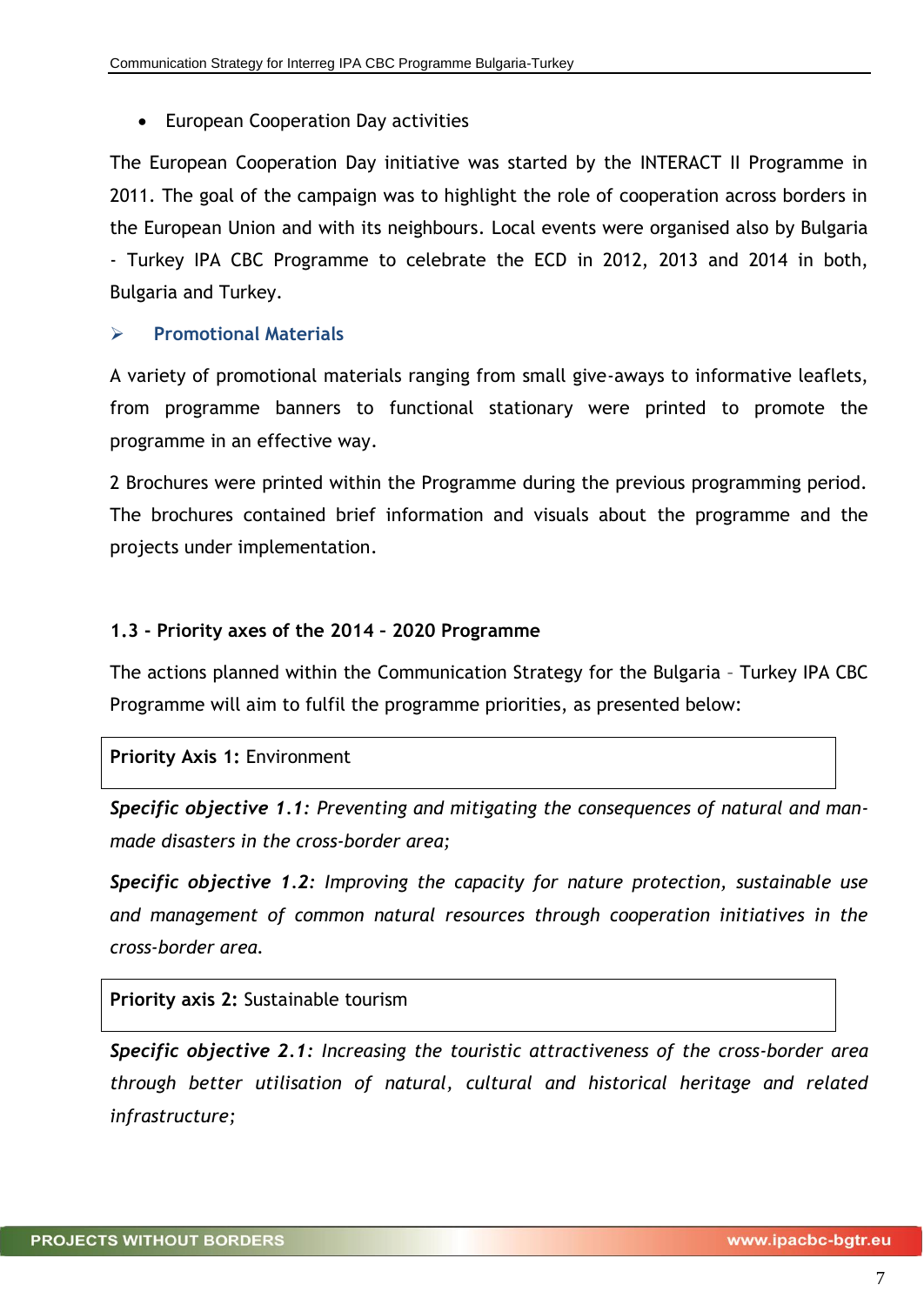*Specific objective 2.2: Increasing the cross-border tourism potential by developing common destinations;*

*Specific objective 2.3: Increasing networking for development of sustainable tourism through cross-border cooperation initiatives.*

**Priority axis 3**: *Technical Assistance*

# <span id="page-7-0"></span>**II. STRATEGY**

#### <span id="page-7-1"></span>**2.1 - Purpose and objectives**

#### *Purpose*

The Communication Strategy is channelled on two main directions: awareness-raising and absorption capacity. Therefore, the purpose of the Communication Strategy can be defined as follows:

- To highlight the role of the EU and to ensure that assistance from the Funds is transparent by proactively disseminating information and providing platforms that stimulate exchanges of experience in order to raise the awareness with the general public;
- To create the premises for a high absorption capacity in the eligible area of Bulgaria Turkey IPA CBC Programme of the IPA funds by ensuring that all relevant information reaches the beneficiaries.

# *Objectives*

In order to achieve its purpose, the strategy sets out the following objectives:

#### **General objectives:**

- **To support the successful implementation** of the programme by ensuring an effective communication system (measures, channels, targeted messages to all identified stakeholders);
- **To increase public awareness** concerning the programme aims, priorities, financial support provided, estimated economic and social impact on regional development;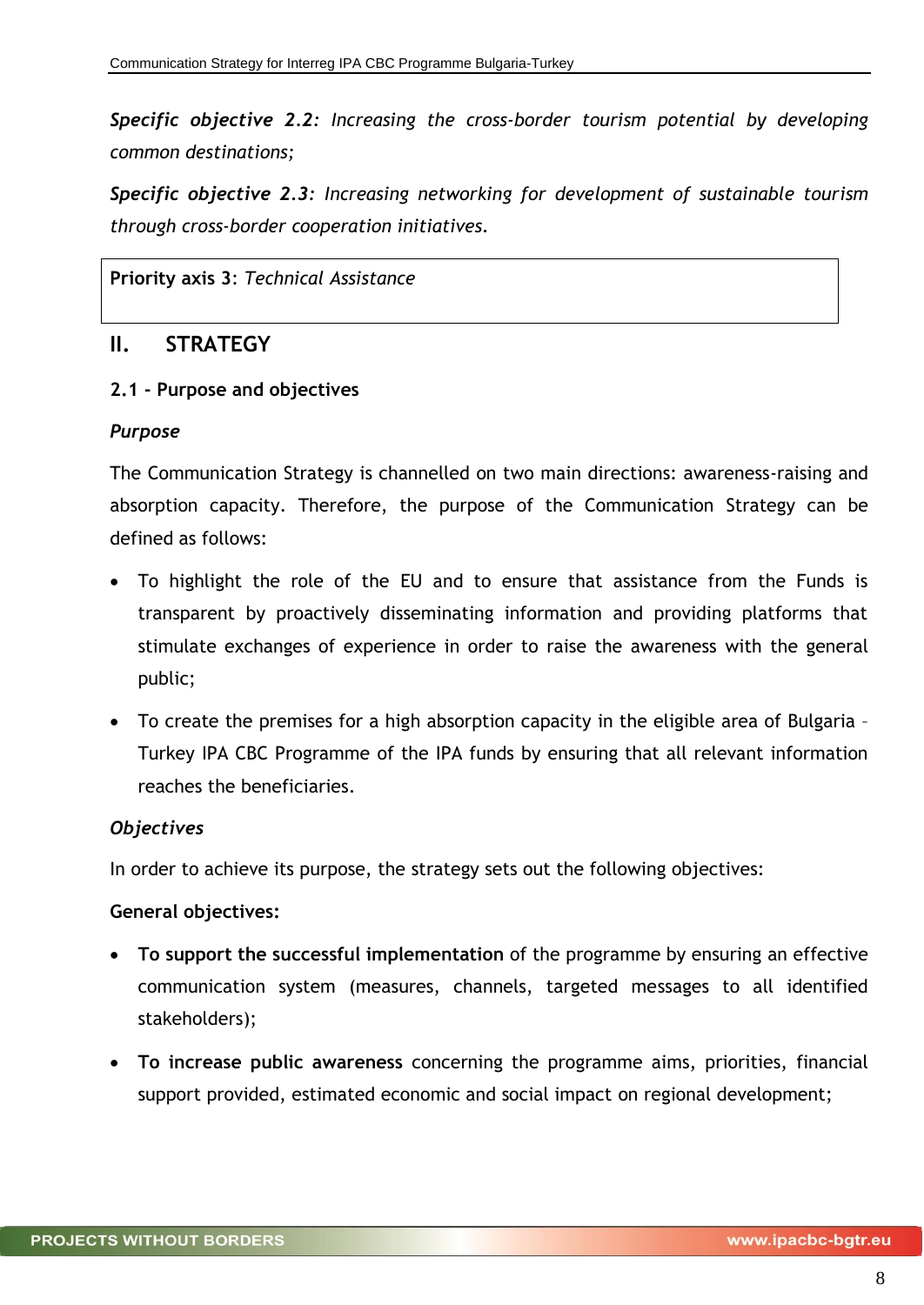- **To increase the knowledge** of the potential beneficiaries on the financing opportunities offered by the programme, eligibility criteria and selection mechanism for the applications submitted;
- **To ensure transparency** in the use of the Funds and thus increase the level of trust of the general public in the institutions managing the Bulgaria – Turkey IPA CBC Programme;
- **To increase the visibility** of the Bulgaria Turkey IPA CBC Programme and of the MA, NA and JS, at national and regional level;

# **Specific objectives:**

- **To ensure the good use of the IPA funds**, by conveying information on the domains financed and the financing conditions to all target groups;
- **To clearly explain all the requirements, eligibility conditions and procedures** that potential beneficiaries need to follow in order to obtain financing;
- **To inform and train the implementing bodies;**
- **To ensure the visibility of the programme**, at local and national level:
	- o **create the visual identity of the Programme** and make sure all information and publicity activities of the direct beneficiaries comply to the Visual Identity Manual;
	- o **identify and disseminate success projects and good practices** examples;
- **To develop and maintain effective press relations**, in order to ensure the dissemination of the programme requirements, estimated impact and transparency;
- **To develop cooperation and partnership relations** with the implementing authorities and all relevant institutions, at national and European level, in order to realise the objectives included in the strategy;
- **To ensure the visibility of the MA** as the managing body of the Programme and **the NA** as the counterpart for the Managing Authority with the coordination role on the territory of Republic of Turkey;
- **To ensure that all potential beneficiaries know and include the horizontal dimensions** in the projects submitted for financing: partnership and multi-level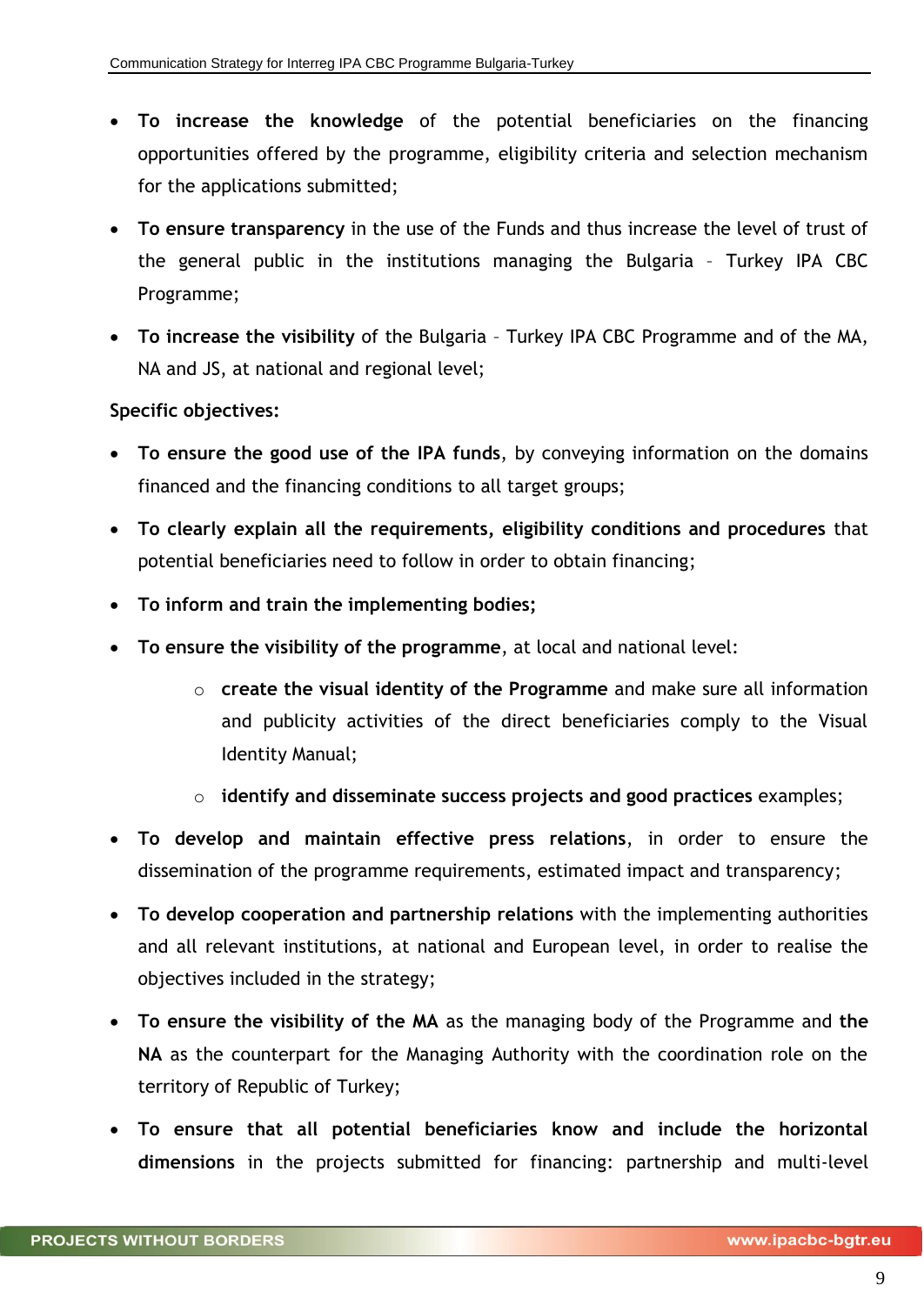governance, sustainable development, promoting equality between men and women and non-discrimination, accessibility, addressing demographic changes, climate change mitigation and adaptation;

- **To report to the general public, and annually to the Joint Monitoring Committee and to the European Commission**;
- To ensure exchange of knowledge and good practices in communication.

# <span id="page-9-0"></span>**2.2 - Target groups**

Communication activities primarily should be directed to:

- a) potential applicants to ensure that they are properly and in time informed about the opportunities of funding, about calls for proposals and simultaneously to make sure that they understand the administrative process and implementation mechanism;
- b) beneficiaries to ensure that all the relevant and necessary information in the implementation process is known.

Information about the programme and the projects results will also be provided to institutions involved in policy-making in fields related to priorities of the programme, stakeholders.

The eligible cross-border co-operation area covers a territory of about 29 000 km² with total population of about 1,5 million inhabitants. Common Bulgarian – Turkish border stretches along 288 km and has 3 operating border crossing points.

The cross-border area includes the districts of **Burgas**, **Yambol** and **Haskovo** in Republic of Bulgaria and provinces of **Edirne** and **Kırklareli** in Republic of Turkey.

# **Eligible NUTS III:**

# **For Republic of Bulgaria:**

- District of **Burgas:** 13 municipalities Aitos, Burgas, Kameno, Karnobat, Malko Tarnovo, Nesebar, Pomorie, Primorsko, Ruen, Sozopol, Sredets, Sungurlare, Tsarevo;
- District of **Yambol:** 5 municipalities Bolyarovo, Elhovo, Straldzha, Toundzha, Yambol;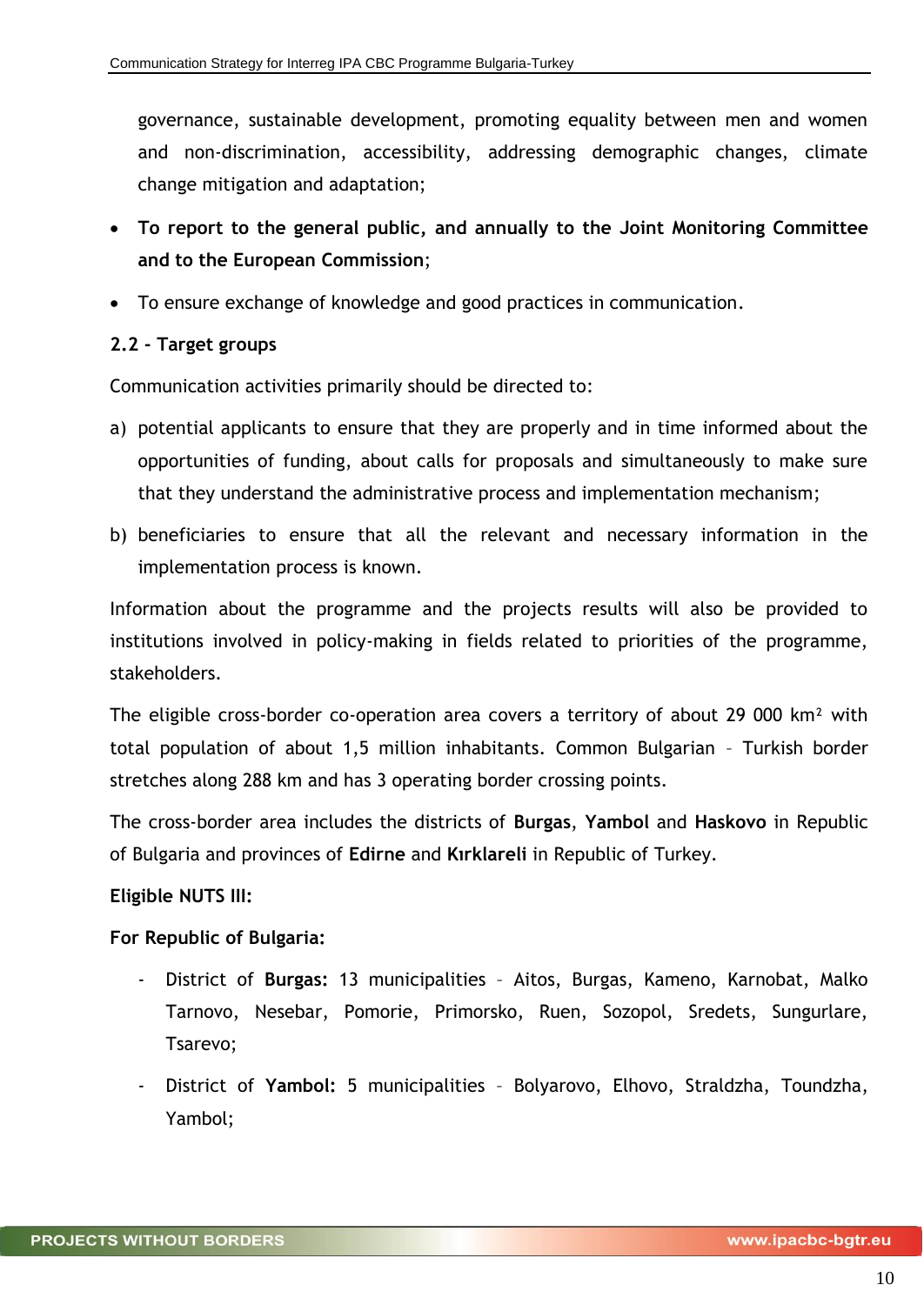- District of **Haskovo**: 11 municipalities – Dimitrovgrad, Harmanli, Haskovo, Ivaylovgrad, Lyubimets, Madzharovo, Mineralni bani, Simeonovgrad, Stambolovo, Svilengrad, Topolovgrad.

# **For Republic of Turkey:**

- Province of **Edirne:** 9 districts Edirne, Enez, Havsa, İpsala, Keşan, Lalapaşa, Meriç, Süloğlu, Uzunköprü;
- Province of **Kırklareli:** 8 districts Babaeski, Demirköy, Kırklareli, Kofçaz, Lüleburgaz, Pehlivanköy, Pınarhisar, Vize.

The target groups of the Communication Strategy are as follows:

o **Potential beneficiaries:** public authorities and institutions, NGOs, public sector and community institutions and organizations, etc. throughout the Programme area **that are eligible under the Programme;**

o **Beneficiaries:** public authorities and institutions, NGOs, public sector and community institutions and organizations, etc. throughout the Programme area **that have contracted projects as partners;**

o **Other stakeholders - governmental/ non-governmental actors**: decentralized bodies in Bulgaria and Turkey relevant to the bordering regions, national, regional and local authorities and administrations, municipalities, county councils, district administrations, NGOs active at border level, trade associations of the border regions, women and youth organizations, cross-border associations, cultural, research and scientific organizations, organizations representing economic and social interests, stakeholders of mainstream programmes;

o **National/ regional/local media from both countries;**

o **General public (citizens);**

o **Internal public:** the staff of the management bodies of the programme (Managing Authority, Joint Secretariat, National Authority, Audit Authority, First Level Control Unit), the members and observers of the Joint Monitoring Committee and the support services, **European Union's institutions and bodies.**

**Support groups (communication partners – according to Regulation 1303/2013)**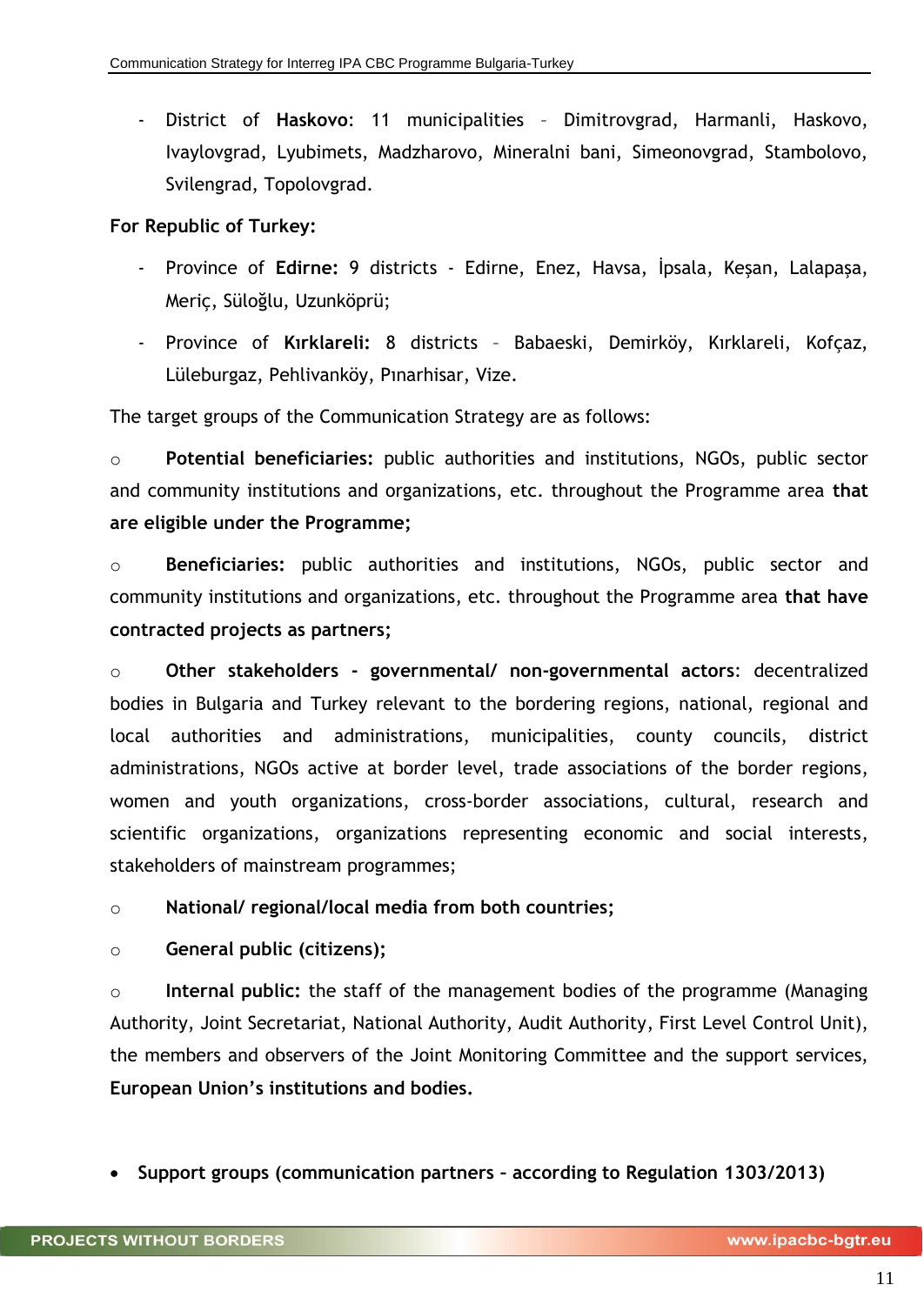#### <span id="page-11-0"></span>**2.3 – Communication themes and Key messages**

The **communication themes** have been established following each target group:

**• Potential beneficiaries:** funding opportunities available through the Programme in both countries, information on completing and submitting the applications, criteria for evaluation and selection of projects, project preparation, financial allocation, horizontal dimensions;

**• Beneficiaries:** the next steps in the implementation of a project, the rights and obligations of the beneficiaries, compliance to information and publicity requirements in accordance with the Visual Identity Manual of the Programme, horizontal dimensions;

**• Other stakeholders - governmental/non-governmental actors**: funding opportunities available through the Programme in both countries, criteria for evaluation and selection of projects, financial allocation, financed and successful projects, potential and real impact of the funding allocated to the eligible area of the Programme;

**• National/ regional/local media from both countries:** the potential and real impact of the funding allocated to the eligible areas of the Programme - economic and social development, reducing disparities in development compared to other regions, the transparency of the allocation of funds, evaluation and selection criteria, the results of projects implementation, success stories, the horizontal dimensions, impact to the people as final beneficiaries of the activities financed from the Programme;

**• General public:** territorial and cross-border cooperation in the context of regional development policy, the role of the European Union and the impact of the financial support offered through the programme, the eligible area and priorities, transparency in the allocation of the funds, the economic impact of the projects and the role of the programme in job creation, the horizontal dimensions of the programme;

**• Internal public**: European Union's institutions and bodies, changes in the programme (budget, procedures etc.), changes in the MA and the European institutions (personnel, configuration etc.);

#### **3 Key messages:**

I. The European Union and the governments of Bulgaria and Turkey support the development of cross-border areas in order to reduce disparities in these areas and to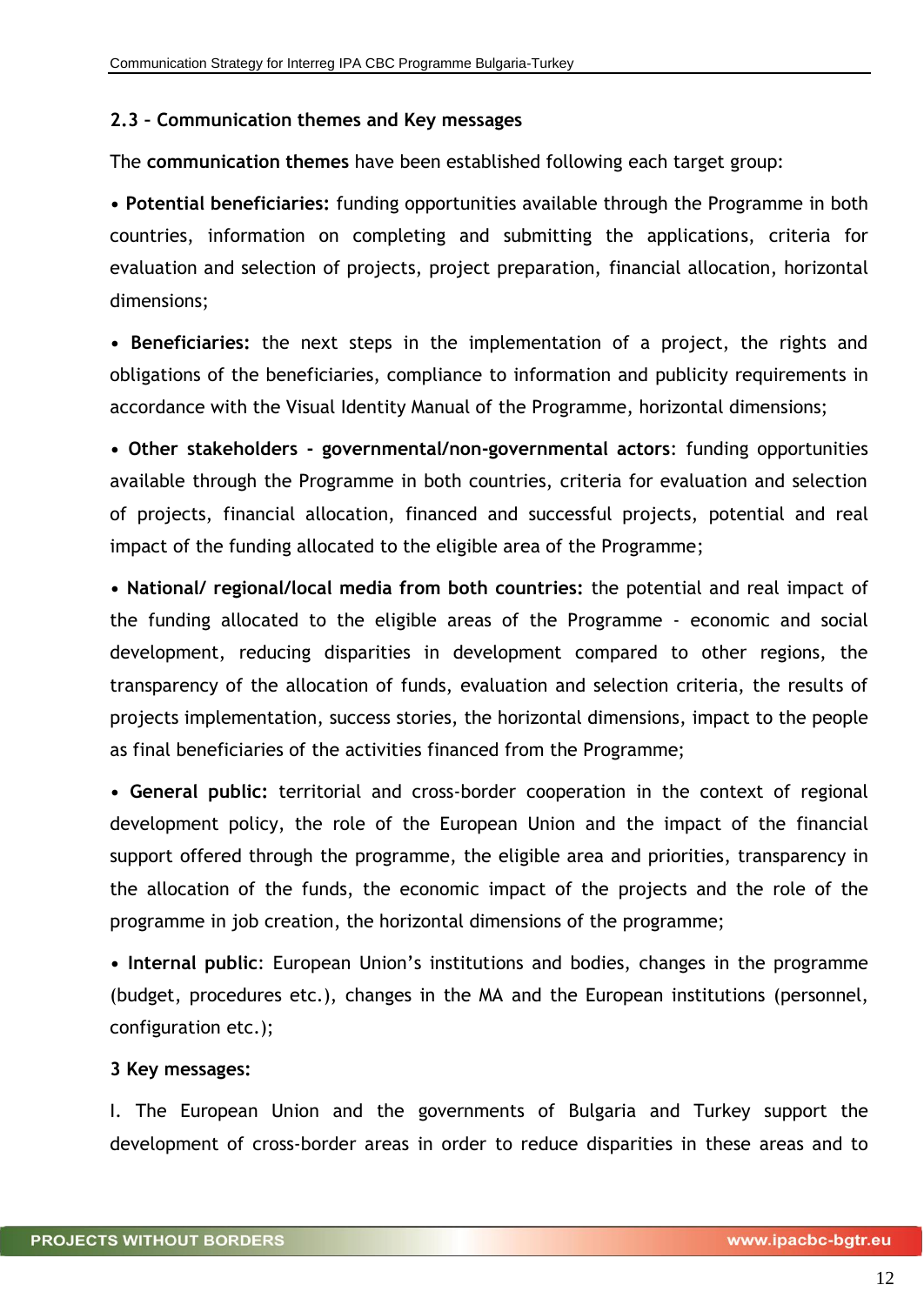promote good relations between the EU members and future members (candidates). The areas eligible for the Programme will benefit from opportunities for development.

II. The Programme is an important factor for economic and social development of both countries.

III. The Programme is managed in a sound, efficient and transparent way.

# <span id="page-12-0"></span>**III. OPERATIONAL PLAN**

#### <span id="page-12-1"></span>**3.1- General principles**

#### *Flexibility*

The programme potential applicants/beneficiaries and addressees belong to different typologies and are quite heterogeneous; therefore, a wide variety of means of communication and communication channels will be used in order to inform a public as large as possible.

#### *Synergy with other programmes*

The information and communication activities will be carried out, whenever possible, in synergy and collaboration with other programmes and initiatives concerning the same geographic area and same (IPA) funds, in order to amplify their effects and foster a united image of interventions.

#### *Important elements*

The elements of the highest importance, which have been taken into consideration for the programming and implementation of the strategic communication measures, are:

- 1. The use of the key messages tailored to draw attention so that target audience will remember them.
- 2. The use of various communication channels, adapted to the needs of each target group as indicated below.
- 3. The use of the communication tools developed by MA and NA in synergy with the communication measures included in this Strategy, to convey information to a larger audience beside the target groups of the Programme.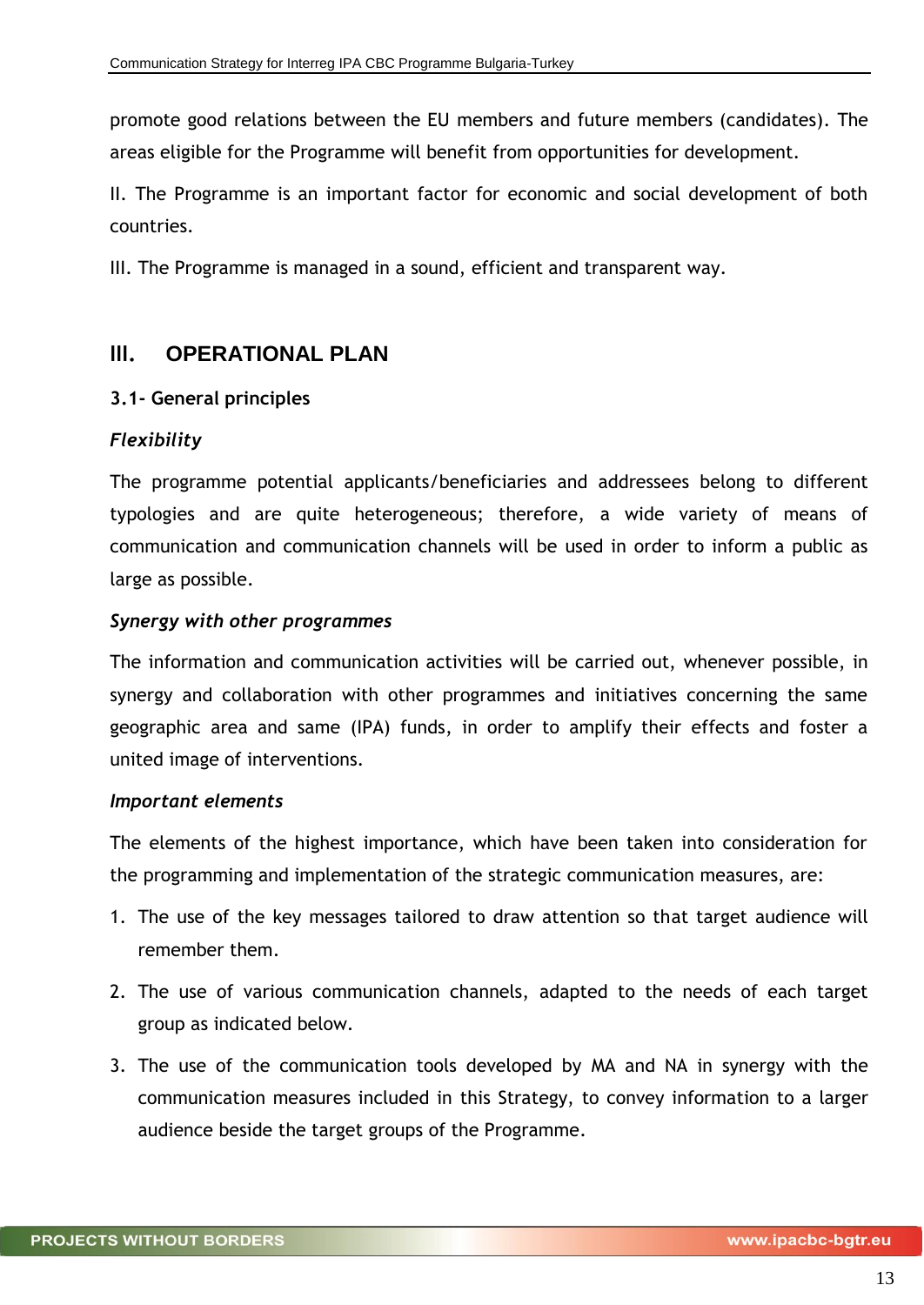- 4. The constant repetition of messages over a sustained period of time, maintaining the interest of the target group.
- 5. The development of key messages, in order to inform and motivate potential beneficiaries to take action.
- 6. The permanent monitoring and the periodic evaluation of the information and publicity measures.

Steps shall be taken, at the time of the launch of the Programme and of the main phases of implementation, to alert the regional and local media as appropriate; this will include press conferences, press releases, articles, supplements in the most suitable newspapers and site visits. Other means of information and communication will also be used such as the programme website, publications describing successful projects and project competitions to identify best practice, workshops, launching/closing event.

The cross cutting themes **(equal opportunities – for women and disadvantaged, disabled, ethnic or minority groups, sustainable development, climate change, partnership)** have a defining role in developing and implementing the CoS. In all communication and information activities, the following principles must be taken into consideration:

**1. Partnership and multi-level governance:** conceiving and carrying out actions between different levels of governance, in accordance with the principles of subsidiarity and proportionality, including by means of operational and institutional cooperation;

**2. Sustainable development:** ensuring that the chosen information and communication measures are the most resource-efficient and sustainable options; avoiding measures and tools that may have a significant negative environmental or climate impact; increasing the use of green public procurement:

- The communication strategy will encourage the use of electronic services for the delivery of the information and promotional materials to increase access to information and reduce printing costs;
- Publications will be printed preferably on recycled paper, and the promotional materials will be made by promoting usage of a reduced plastic packaging wrapping.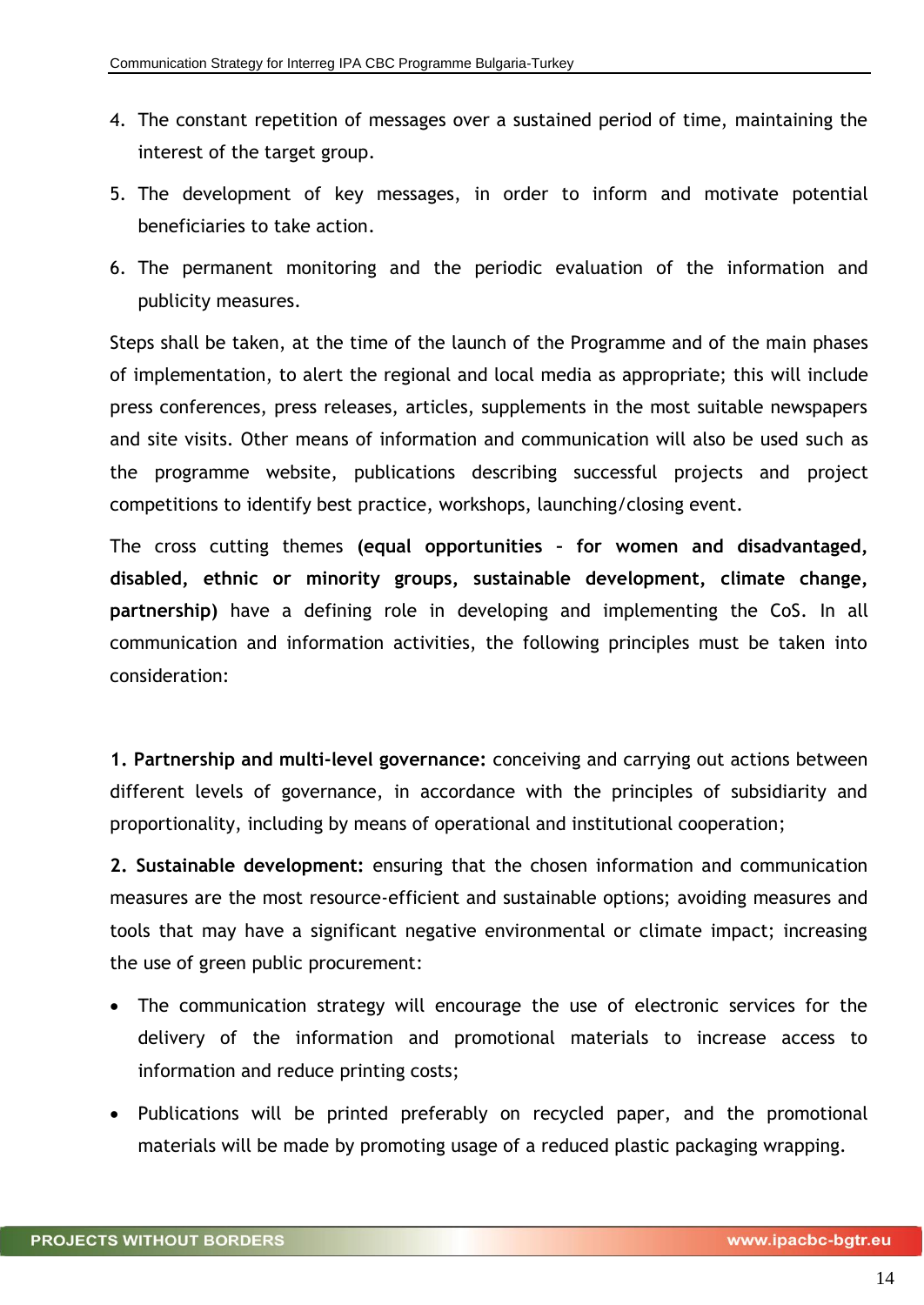**3. Promoting equality between men and women and non-discrimination:** prevent any discrimination during the preparation, implementation, monitoring and evaluation of the communication strategy - also by carrying out gender analyses and specific targeted actions;

Materials produced will observe the sound equal opportunities rules by taking into consideration the needs of people with disabilities.

**4. Accessibility:** ensuring equal access to the information and communication measures and tools to all citizens, including persons with special needs and aging persons. The website shall be developed as to be accessible to people with disabilities.

**5. Climate change mitigation and adaptation:** ensuring that information and communication measures are resilient to the impact of climate change and natural disasters such as increased risks of flooding, droughts, heat waves, forest fires and extreme weather events.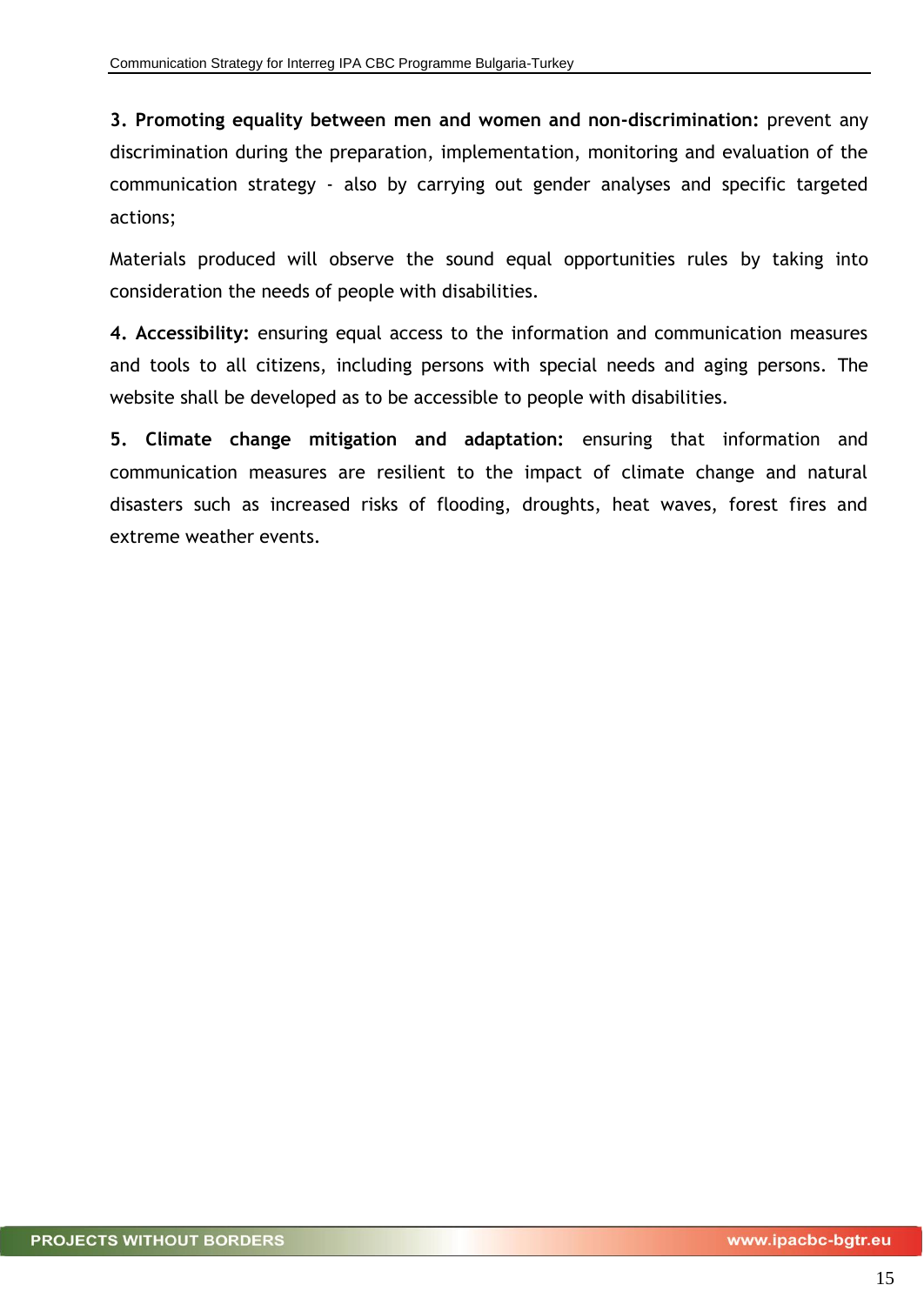**MATRIX: Target groups/ Communication channels/Info and publicity measures**

| <b>OVERVIEW: TARGET GROUPS/ COMMUNICATION AND PUBLICITY MEASURES</b> |                                          |                      |                     |                           |              |                   |
|----------------------------------------------------------------------|------------------------------------------|----------------------|---------------------|---------------------------|--------------|-------------------|
| Communication<br><b>Publicity</b><br>and<br><b>Measures / Tools</b>  | <b>TARGET GROUPS</b>                     |                      |                     |                           |              |                   |
|                                                                      | <b>Potential</b><br><b>Beneficiaries</b> | <b>Beneficiaries</b> | <b>Stakeholders</b> | Internal<br><b>Public</b> | Media        | General<br>public |
| 1. Programme web site                                                | $\checkmark$                             | $\checkmark$         | $\checkmark$        | $\checkmark$              | $\checkmark$ | $\checkmark$      |
| 2. Social Media                                                      | $\checkmark$                             | $\checkmark$         | $\checkmark$        | $\checkmark$              | $\checkmark$ | $\checkmark$      |
| 3. Brochure/E-brochure                                               | $\checkmark$                             | $\checkmark$         | $\checkmark$        |                           | $\checkmark$ | $\checkmark$      |
| 4. Project Fact Sheets                                               | $\checkmark$                             | $\checkmark$         | $\checkmark$        | $\checkmark$              | $\checkmark$ | $\checkmark$      |
| 5. Events within Calls (per each call)                               | $\checkmark$                             | $\checkmark$         | $\checkmark$        |                           | $\checkmark$ | $\checkmark$      |
| 6. Activities for potential beneficiaries                            | $\checkmark$                             |                      |                     |                           | $\checkmark$ |                   |
| 7. Trainings for Programme Bodies                                    |                                          |                      |                     | $\checkmark$              |              |                   |
| 8. Local Events for ECD                                              | $\checkmark$                             | $\checkmark$         | $\checkmark$        | $\checkmark$              | $\checkmark$ | $\checkmark$      |
| 9. Photograph Elaboration                                            | $\checkmark$                             | $\checkmark$         | $\checkmark$        | $\checkmark$              | $\checkmark$ | $\checkmark$      |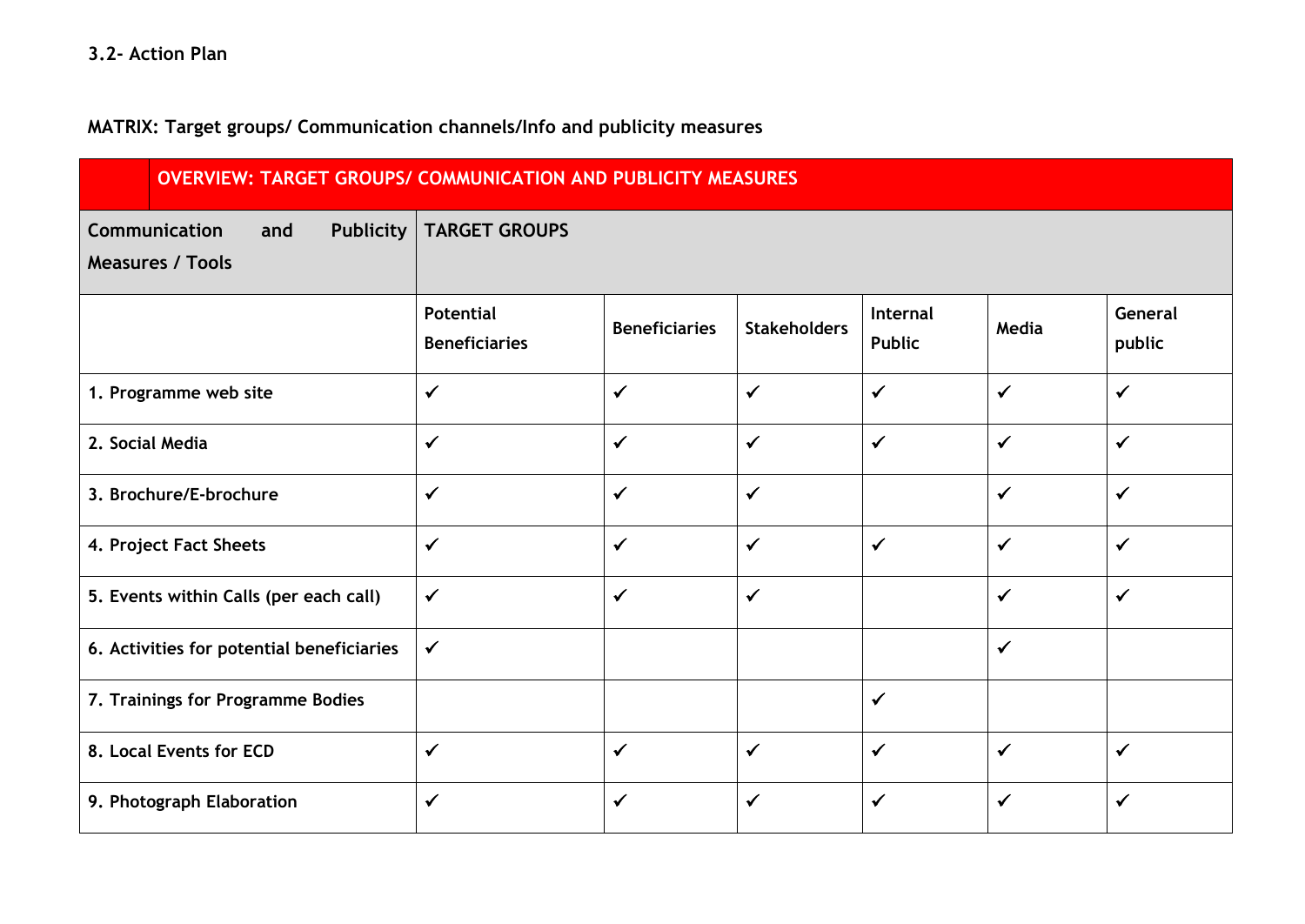Communication Strategy for Interreg IPA CBC Programme Bulgaria-Turkey

| 10. | Short Programme promo movie<br>with best project practices / Short $\mathcal{V}$<br>event movie |              |                         | ✓            |              | ✔            |
|-----|-------------------------------------------------------------------------------------------------|--------------|-------------------------|--------------|--------------|--------------|
| 11. | <b>Press Releases</b>                                                                           | $\checkmark$ |                         |              |              |              |
| 12. | <b>Press Statements</b>                                                                         | $\checkmark$ | $\overline{\mathbf{v}}$ | ✔            | $\checkmark$ | $\checkmark$ |
| 13. | Visibility on Media                                                                             | $\checkmark$ |                         |              |              | $\checkmark$ |
| 14. | <b>Promotional Materials</b>                                                                    | $\checkmark$ |                         | $\checkmark$ |              | $\checkmark$ |
| 15. | <b>Other Management Activities</b>                                                              |              | ✔                       |              |              |              |
| 16. | <b>Management Information System</b>                                                            |              |                         |              |              |              |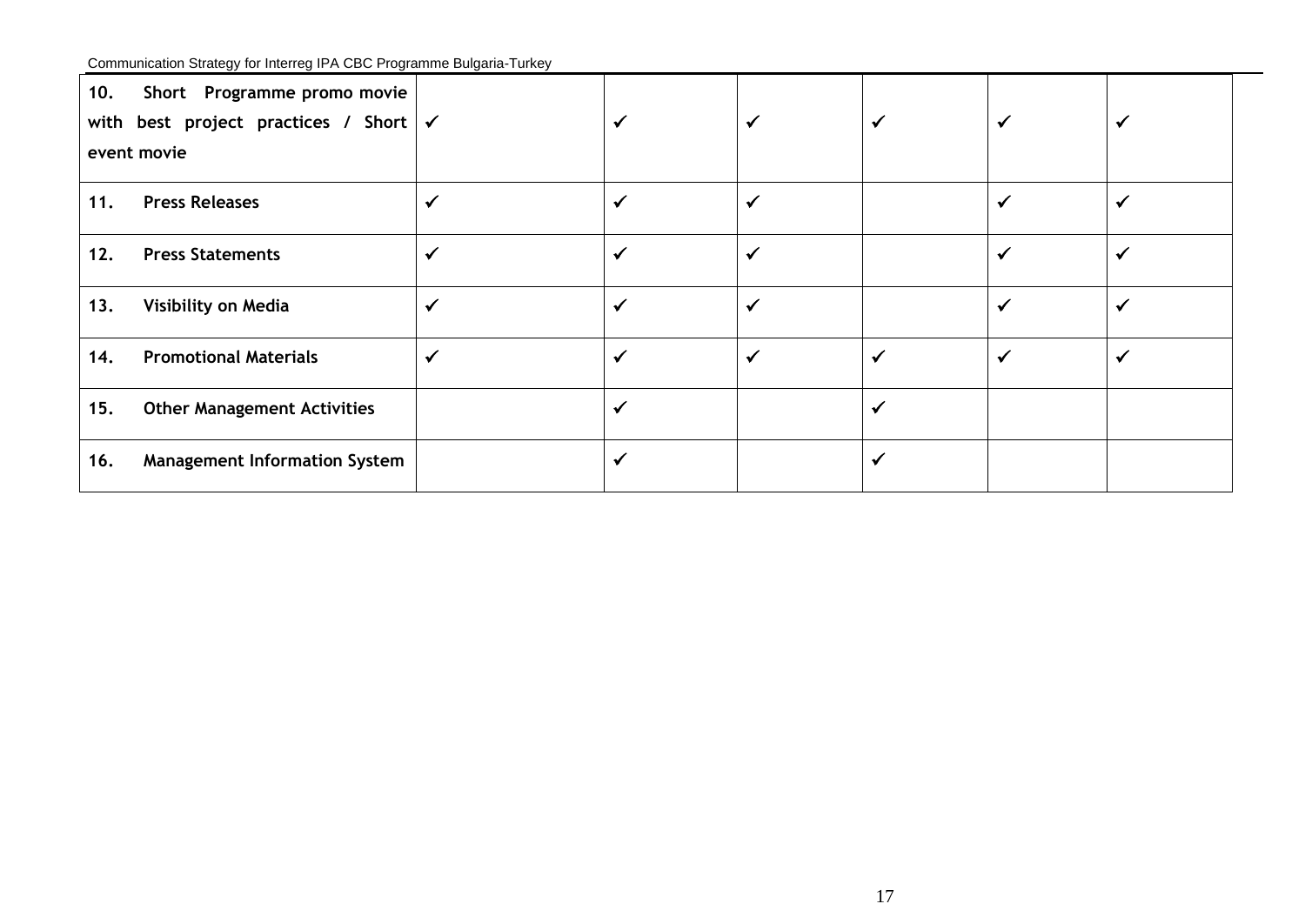|              | <b>ACTION PLAN: COMMUNICATION AND PUBLICITY MEASURES / TOOLS</b>                                                                                                                                                                                                                                                                                                                                                            |                     |  |  |
|--------------|-----------------------------------------------------------------------------------------------------------------------------------------------------------------------------------------------------------------------------------------------------------------------------------------------------------------------------------------------------------------------------------------------------------------------------|---------------------|--|--|
| <b>No</b>    | Action related to each measure / tool                                                                                                                                                                                                                                                                                                                                                                                       | Responsible<br>body |  |  |
|              | <b>Online Tools</b>                                                                                                                                                                                                                                                                                                                                                                                                         |                     |  |  |
| $\mathbf{1}$ | Programme web site                                                                                                                                                                                                                                                                                                                                                                                                          | MA, NA, JS          |  |  |
|              | The new web site should retain the basic main structure as the one from the previous programming period in<br>order to help the numerous present and past beneficiaries to find the required information. Thus, the most<br>important sections such as "Calls for proposals", "Project implementation documents" and "Project partner<br>database" will be located on the same place as on the previous Programme web site. |                     |  |  |
|              | The Programme web site will include (but not be limited to):                                                                                                                                                                                                                                                                                                                                                                |                     |  |  |
|              | General information about the Programme: regulations, institutional framework, official documents,<br>$\bullet$<br>Programme management institutions;                                                                                                                                                                                                                                                                       |                     |  |  |
|              | Timely information about the Calls for project proposals and all the relevant documents: Guidelines for<br>applicants, Application form, Supporting documents, etc.;                                                                                                                                                                                                                                                        |                     |  |  |
|              | Partner search database with filters for Calls, regions, Priority axes and type of organisations;<br>$\bullet$                                                                                                                                                                                                                                                                                                              |                     |  |  |
|              | A projects database with at least: project title, partners, project budget;<br>$\bullet$                                                                                                                                                                                                                                                                                                                                    |                     |  |  |
|              | Information on the activity of the Joint Monitoring Committee and other relevant committees as soon as<br>they become available to the public;                                                                                                                                                                                                                                                                              |                     |  |  |
|              | Information for mass media - press releases, announcements, news, events, awareness campaigns, photo<br>$\bullet$                                                                                                                                                                                                                                                                                                           |                     |  |  |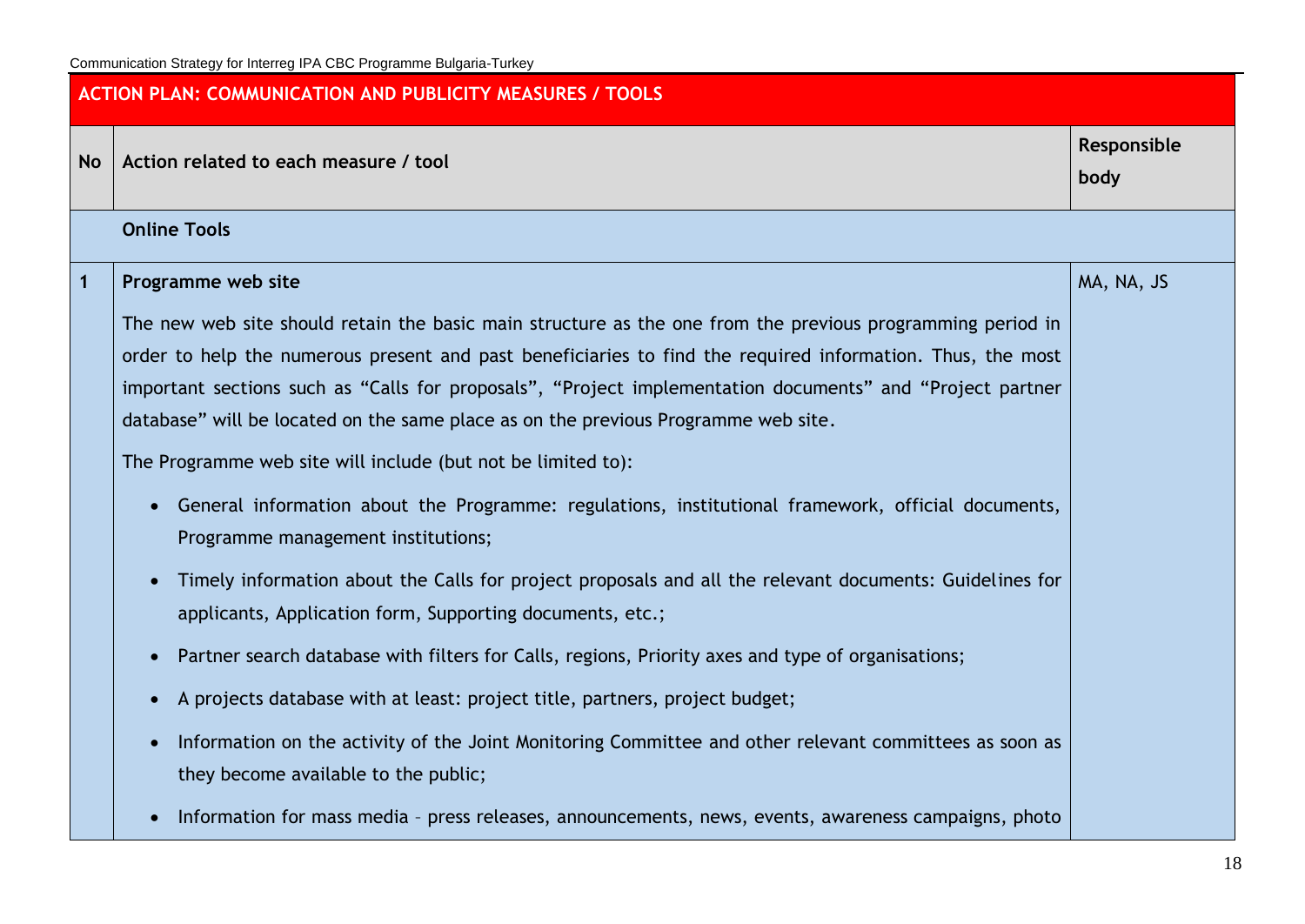|                | <b>ACTION PLAN: COMMUNICATION AND PUBLICITY MEASURES / TOOLS</b>                                                                                                                                                                                                                                                                                                                                                                                                                                                                                                                                                                                                                                                                                                                                                                                                                                                                                                                                                                              |                     |
|----------------|-----------------------------------------------------------------------------------------------------------------------------------------------------------------------------------------------------------------------------------------------------------------------------------------------------------------------------------------------------------------------------------------------------------------------------------------------------------------------------------------------------------------------------------------------------------------------------------------------------------------------------------------------------------------------------------------------------------------------------------------------------------------------------------------------------------------------------------------------------------------------------------------------------------------------------------------------------------------------------------------------------------------------------------------------|---------------------|
| <b>No</b>      | Action related to each measure / tool                                                                                                                                                                                                                                                                                                                                                                                                                                                                                                                                                                                                                                                                                                                                                                                                                                                                                                                                                                                                         | Responsible<br>body |
|                | and video gallery, contact person;<br>Information about the relevant Programme/projects tender procedures;<br>$\bullet$<br>Links to other relevant institutional and partnering organizations' web sites, and Programme social<br>$\bullet$<br>media pages;<br>A section/button for Irregularity signals;<br>$\bullet$<br>Contacts of the MA, NA, and JS representatives;<br>$\bullet$<br>Link to Beneficiaries' portal, which will allow the beneficiaries to upload the documents such as the<br>$\bullet$<br>Project Progress Report in electronic format for the Joint Secretariat project management experts to<br>review, comment on, and, when appropriate, approve. Other communication and reporting processes<br>might also be included in the beneficiaries' portal, in order to maximise the efficiency of<br>Programme/project implementation, and, at the same time minimize the use of paper and the<br>environmental footprint of the Programme.<br>Contents related to dissemination of good Programme results.<br>$\bullet$ |                     |
| $\overline{2}$ | <b>Social Media pages</b><br>Social Media (SM) accounts will be created and social media will actively and constantly used to promote the<br>Programme. For the beginning Twitter, Face book and YouTube channels will be launched. Depending on the                                                                                                                                                                                                                                                                                                                                                                                                                                                                                                                                                                                                                                                                                                                                                                                          | JS, MA, NA          |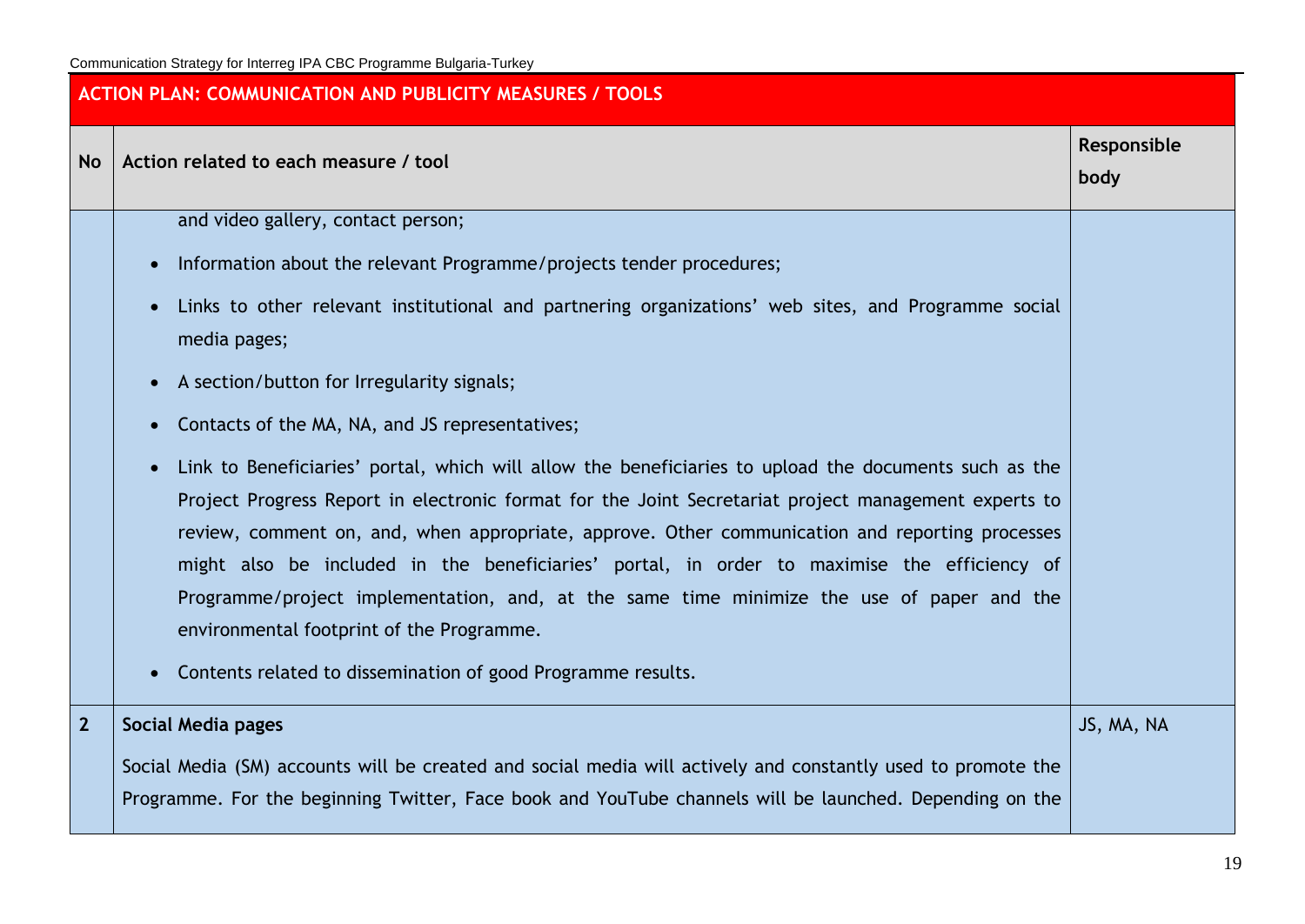| <b>ACTION PLAN: COMMUNICATION AND PUBLICITY MEASURES / TOOLS</b> |                                                                                                                                                                                                                                                                                                                                                                                                                                                                                                                                                                                                                                                                                                                                                                                                                                                                                                                                                                                  |                     |  |  |
|------------------------------------------------------------------|----------------------------------------------------------------------------------------------------------------------------------------------------------------------------------------------------------------------------------------------------------------------------------------------------------------------------------------------------------------------------------------------------------------------------------------------------------------------------------------------------------------------------------------------------------------------------------------------------------------------------------------------------------------------------------------------------------------------------------------------------------------------------------------------------------------------------------------------------------------------------------------------------------------------------------------------------------------------------------|---------------------|--|--|
| <b>No</b>                                                        | Action related to each measure / tool                                                                                                                                                                                                                                                                                                                                                                                                                                                                                                                                                                                                                                                                                                                                                                                                                                                                                                                                            | Responsible<br>body |  |  |
|                                                                  | trends and Programme communication needs other channels may also be launched during the implementation<br>period 2014-2020.<br>SM process will start with elaboration of a concept which will outline the general principles in launching and<br>management of the accounts.                                                                                                                                                                                                                                                                                                                                                                                                                                                                                                                                                                                                                                                                                                     |                     |  |  |
|                                                                  | <b>Publications/Info Tools</b>                                                                                                                                                                                                                                                                                                                                                                                                                                                                                                                                                                                                                                                                                                                                                                                                                                                                                                                                                   |                     |  |  |
| $\overline{3}$                                                   | <b>Brochure/ E-Brochure</b><br>Programme Brochures containing information and visuals for each project (per page) will be published<br>electronically. The brochure will primarily focus on providing information about the projects under<br>implementation and achievements. There will also be other general information on the progress of the<br>Programme. For every Call launched there will be a brochure with the projects from that specific call. The<br>brochures will be prepared when contents as well as satisfactory number of visuals will be available from the<br>projects under the Calls. (E.g. First Call Brochure will be prepared when all projects under the First Call for<br>Proposals have elaborated photos from their project activities)<br>Brochures will be distributed via Social Media, Programme website, e-mail, and will be sent to the relevant<br>organisations that will be decided by the Programme bodies during publication process. | JS, MA, NA          |  |  |
|                                                                  |                                                                                                                                                                                                                                                                                                                                                                                                                                                                                                                                                                                                                                                                                                                                                                                                                                                                                                                                                                                  |                     |  |  |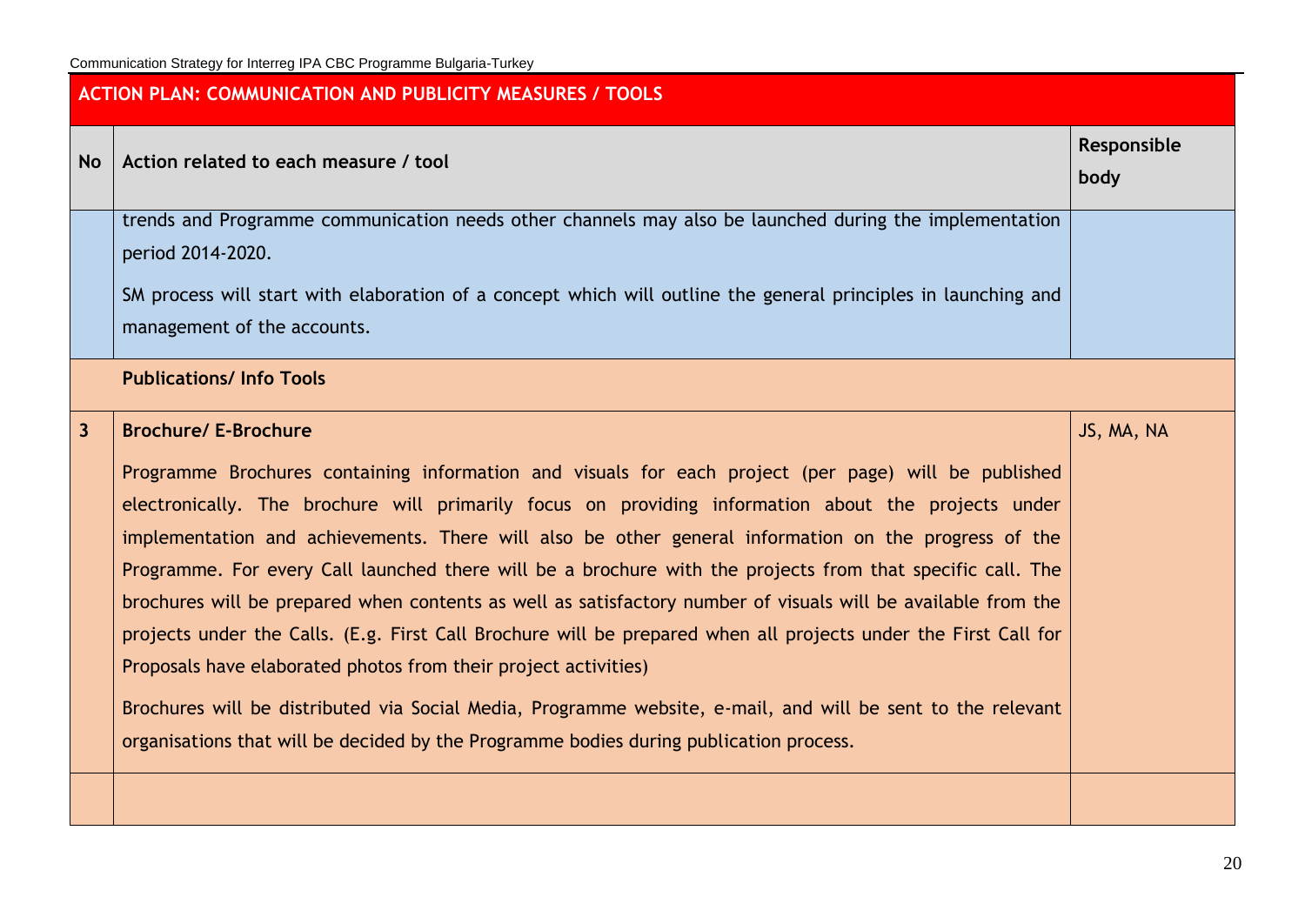|                         | <b>ACTION PLAN: COMMUNICATION AND PUBLICITY MEASURES / TOOLS</b>                                                                                                                                                                                                                                                                                                                                                                                                                                                                                                                    |                     |  |  |
|-------------------------|-------------------------------------------------------------------------------------------------------------------------------------------------------------------------------------------------------------------------------------------------------------------------------------------------------------------------------------------------------------------------------------------------------------------------------------------------------------------------------------------------------------------------------------------------------------------------------------|---------------------|--|--|
| <b>No</b>               | Action related to each measure / tool                                                                                                                                                                                                                                                                                                                                                                                                                                                                                                                                               | Responsible<br>body |  |  |
| $\overline{\mathbf{4}}$ | <b>Project Fact Sheets</b><br>Fact sheets will be elaborated for the projects funded under the Programme. The fact sheets will include<br>general presentation of the project, facts, objectives, main activities, partnership, map of regions of<br>implementation, contact details and visuals delivered by the beneficiaries (mainly photographs from project<br>activities and other visuals).<br>Fact sheets will be available online on the programme website.<br>Fact sheets will constitute the basis for the publications/materials concerning the projects under          | <b>JS</b>           |  |  |
|                         | implementation. They will be available online and will be printed when deemed necessary.                                                                                                                                                                                                                                                                                                                                                                                                                                                                                            |                     |  |  |
|                         | <b>Events</b>                                                                                                                                                                                                                                                                                                                                                                                                                                                                                                                                                                       |                     |  |  |
| 5                       | <b>Activities for potential beneficiaries</b><br>Info Days for the potential beneficiaries: JS will organise the promotion activities. The purpose of such<br>$\bullet$<br>events is dissemination of information concerning the Programme content, priorities and requirements,<br>as well as for explanation of the procedures for submission of proposals, evaluation of proposals and any<br>other useful information for the general public and potential applicants.<br>Partnership Forums: One partnership forum per each call will be organised bringing together potential | MA, NA, JS          |  |  |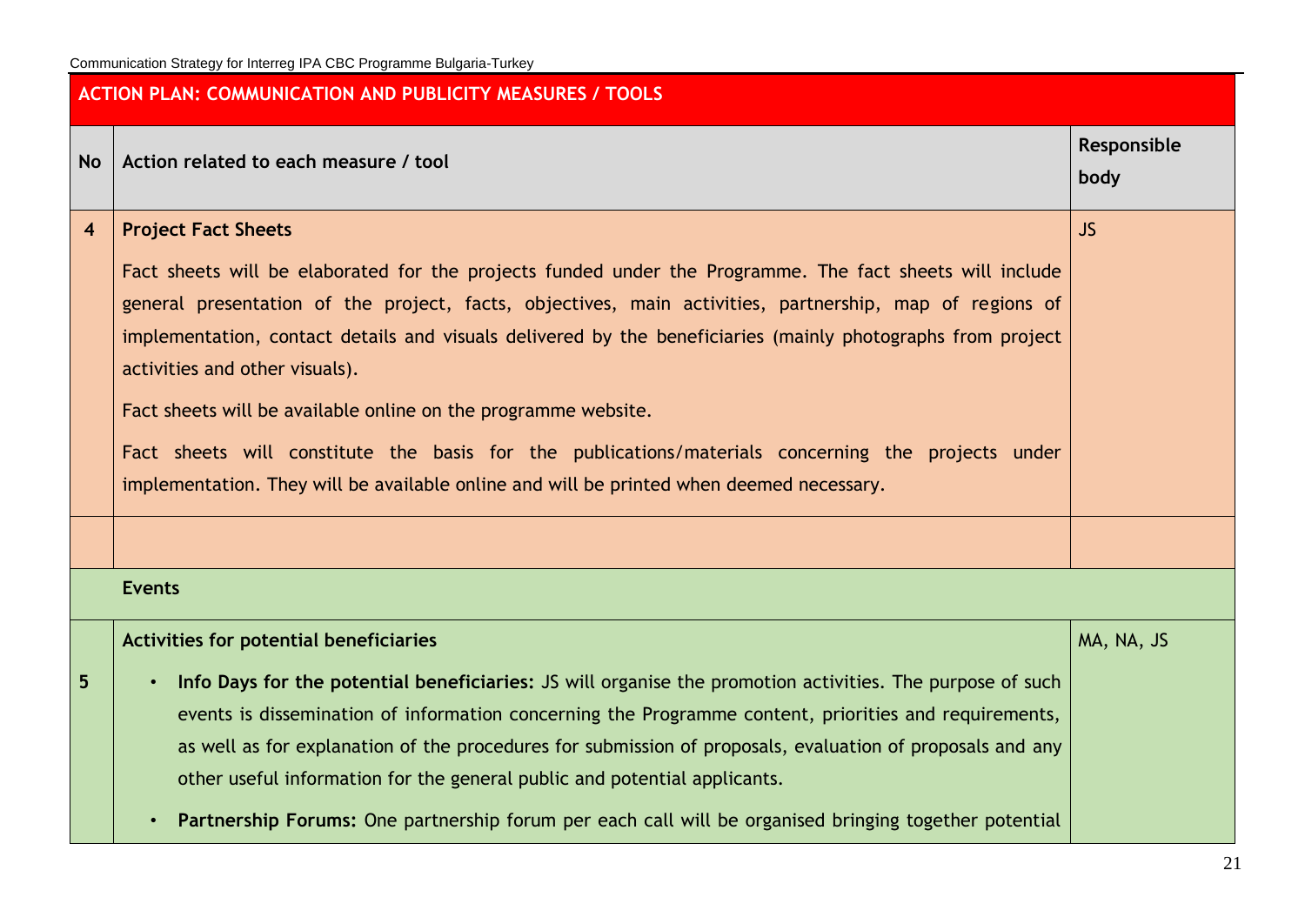|                | <b>ACTION PLAN: COMMUNICATION AND PUBLICITY MEASURES / TOOLS</b>                                                                                                                                                                                                                                                                                                                                                                                                                                                                                                                                                                                                                                                                                                               |                     |  |  |  |
|----------------|--------------------------------------------------------------------------------------------------------------------------------------------------------------------------------------------------------------------------------------------------------------------------------------------------------------------------------------------------------------------------------------------------------------------------------------------------------------------------------------------------------------------------------------------------------------------------------------------------------------------------------------------------------------------------------------------------------------------------------------------------------------------------------|---------------------|--|--|--|
| <b>No</b>      | Action related to each measure / tool                                                                                                                                                                                                                                                                                                                                                                                                                                                                                                                                                                                                                                                                                                                                          | Responsible<br>body |  |  |  |
|                | applicant/partner organisations. Forums will include sessions to make sure participating organisations<br>get to know each other.                                                                                                                                                                                                                                                                                                                                                                                                                                                                                                                                                                                                                                              |                     |  |  |  |
| $6\phantom{1}$ | <b>Training for Beneficiaries</b><br>Training seminars will be organised for the beneficiaries of the awarded/contracted projects, to increase their<br>capacity in dealing with procurement rules, reporting, financial management, verification of expenditure,<br>irregularities, communication rules and other issues related to implementation of the projects.                                                                                                                                                                                                                                                                                                                                                                                                           | JS, NA, MA          |  |  |  |
| $\overline{7}$ | <b>Trainings and Technical Meetings for Programme Management Bodies</b><br>Seminars and technical meetings with the MA, JS, NA and, if needed - with audit/certifying authorities shall be<br>organised to increase their capacity to implement the Programme and to provide correct, consistent<br>information to potential applicants and partners.<br>In addition the staff from the Programme bodies shall be able to attend specific events (network meetings,<br>trainings, workshops, other) organised by other institutions on different themes relevant for the<br>implementation of the programme. Depending on the need and availability of resources, language courses of<br>basic Bulgarian for the NA staff and basic Turkish for the MA staff may be organised. | MA, NA, JS          |  |  |  |
| 8              | <b>Local Events for European Cooperation Day</b><br>The European Cooperation Day initiative was started by the INTERACT II Programme in 2012. The goal of the                                                                                                                                                                                                                                                                                                                                                                                                                                                                                                                                                                                                                  | MA, NA, JS          |  |  |  |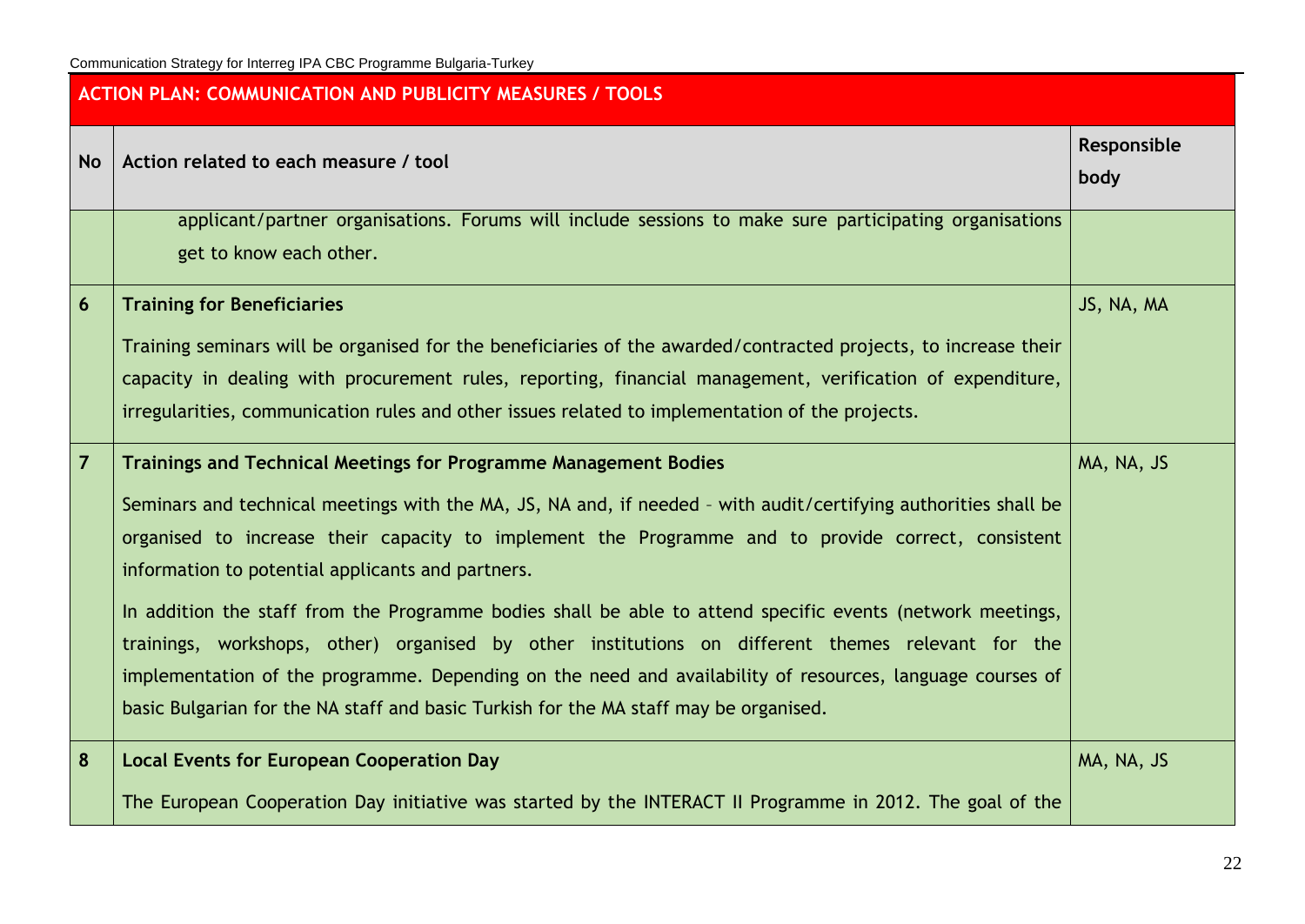| <b>ACTION PLAN: COMMUNICATION AND PUBLICITY MEASURES / TOOLS</b> |                                                                                                                                                                                                                                                                                                                                                                                                                         |                     |  |
|------------------------------------------------------------------|-------------------------------------------------------------------------------------------------------------------------------------------------------------------------------------------------------------------------------------------------------------------------------------------------------------------------------------------------------------------------------------------------------------------------|---------------------|--|
| <b>No</b>                                                        | Action related to each measure / tool                                                                                                                                                                                                                                                                                                                                                                                   | Responsible<br>body |  |
|                                                                  | campaign was to highlight the role of cooperation across borders in the European Union and with its<br>neighbours. Local event(s) shall be planned and organised by the Programme. The type, venue(s), time,<br>duration and methodology of the event(s) shall be proposed by JS/MA/NA and execution shall be performed<br>jointly.<br>Beneficiaries should be also encouraged to take part in the EC Day celebrations. |                     |  |
|                                                                  | <b>Multimedia Tools</b>                                                                                                                                                                                                                                                                                                                                                                                                 |                     |  |
| 9                                                                | <b>Photograph Elaboration</b><br>Photographs from Programme events as well as Project activities funded by the Programme will be elaborated<br>and archived systematically in JS. These visuals will be used in preparation of publications, promotional<br>materials, videos, slide shows, posters etc.                                                                                                                | JS, MA, NA          |  |
| 10                                                               | Short Programme promo movie with best project practices / Short event movie<br>A Programme promo movie shall be produced to promote the Programme during the whole Programming<br>period. The scenario of the video shall be decided among the Programme bodies. The video will have a long<br>version (10-15 minutes) and a short version (up to 3 minutes).                                                           | JS, MA, NA          |  |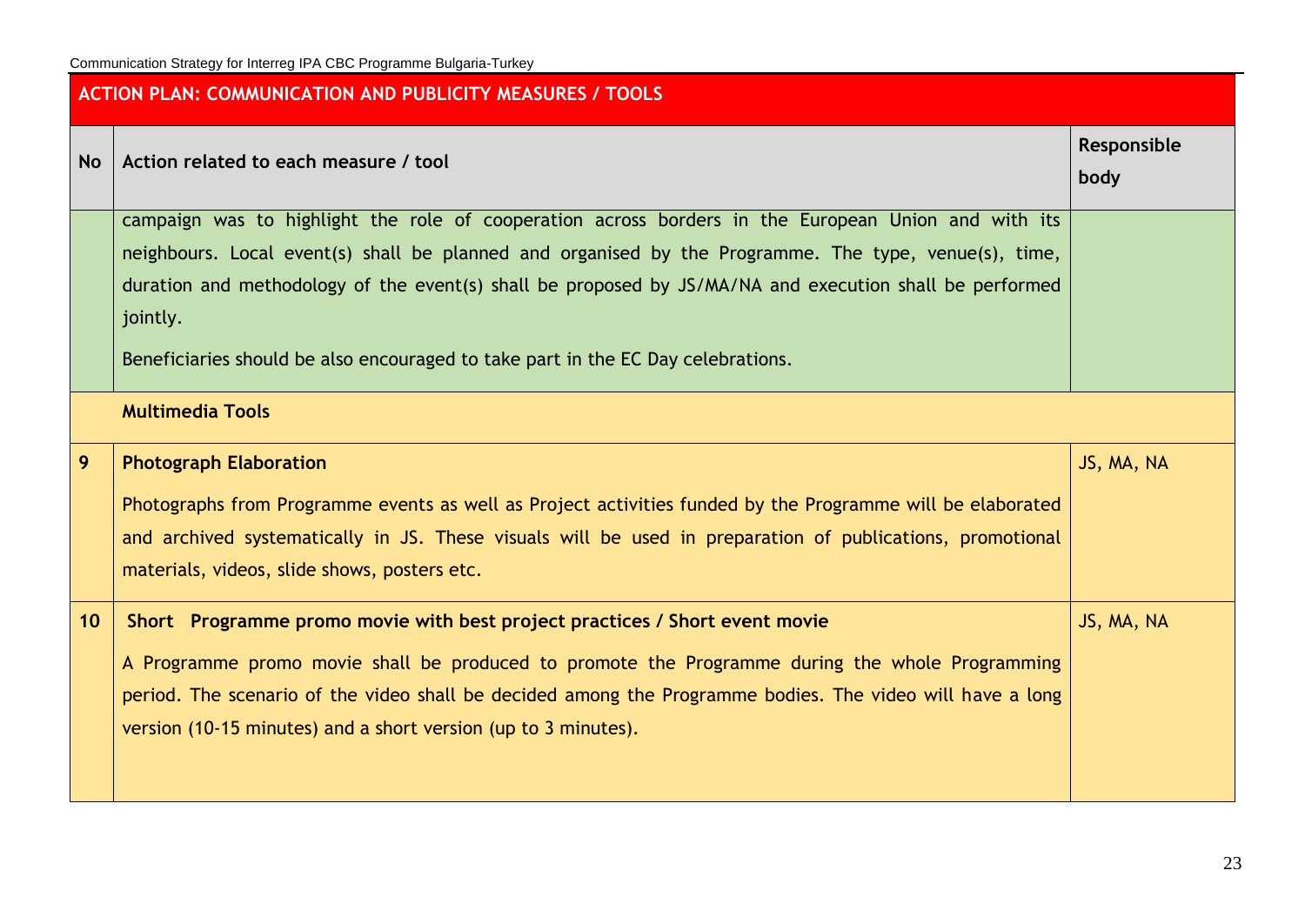| <b>ACTION PLAN: COMMUNICATION AND PUBLICITY MEASURES / TOOLS</b> |                                                                                                                                                                                                                                                                                                                                                                                                                                                                                         |                     |  |
|------------------------------------------------------------------|-----------------------------------------------------------------------------------------------------------------------------------------------------------------------------------------------------------------------------------------------------------------------------------------------------------------------------------------------------------------------------------------------------------------------------------------------------------------------------------------|---------------------|--|
| <b>No</b>                                                        | Action related to each measure / tool                                                                                                                                                                                                                                                                                                                                                                                                                                                   | Responsible<br>body |  |
|                                                                  | Mass media activities/tools                                                                                                                                                                                                                                                                                                                                                                                                                                                             |                     |  |
| 11                                                               | <b>Press releases</b><br>Press releases will be prepared and disseminated to local/regional/national media organisations. Press releases<br>will be available on the "media corner" on the Programme website. Contents of the releases will be published<br>as announcements on the Programme website, visible on the homepage.                                                                                                                                                         | JS, MA, NA          |  |
| 12                                                               | <b>Press statements/conferences</b><br>Press conferences/statements will be made by the MA and the NA during Programme events when deemed<br>necessary. Depending on the scale of the event and the information, national and/or local media will be invited<br>to these press events.                                                                                                                                                                                                  | MA, NA, JS          |  |
| 13                                                               | Visibility on Media (input and output)<br>Advertisements will be aired on radios and published on newspapers when necessary. Type and scale of the<br>advertisement (local, regional or national level) shall be decided per each case.<br>Basic reader-friendly information regarding the Programme will be available for media organisations interested<br>in the Programme.<br>Storage of outputs: News published about the Programme will be followed up and stored on the website. | JS, MA, NA          |  |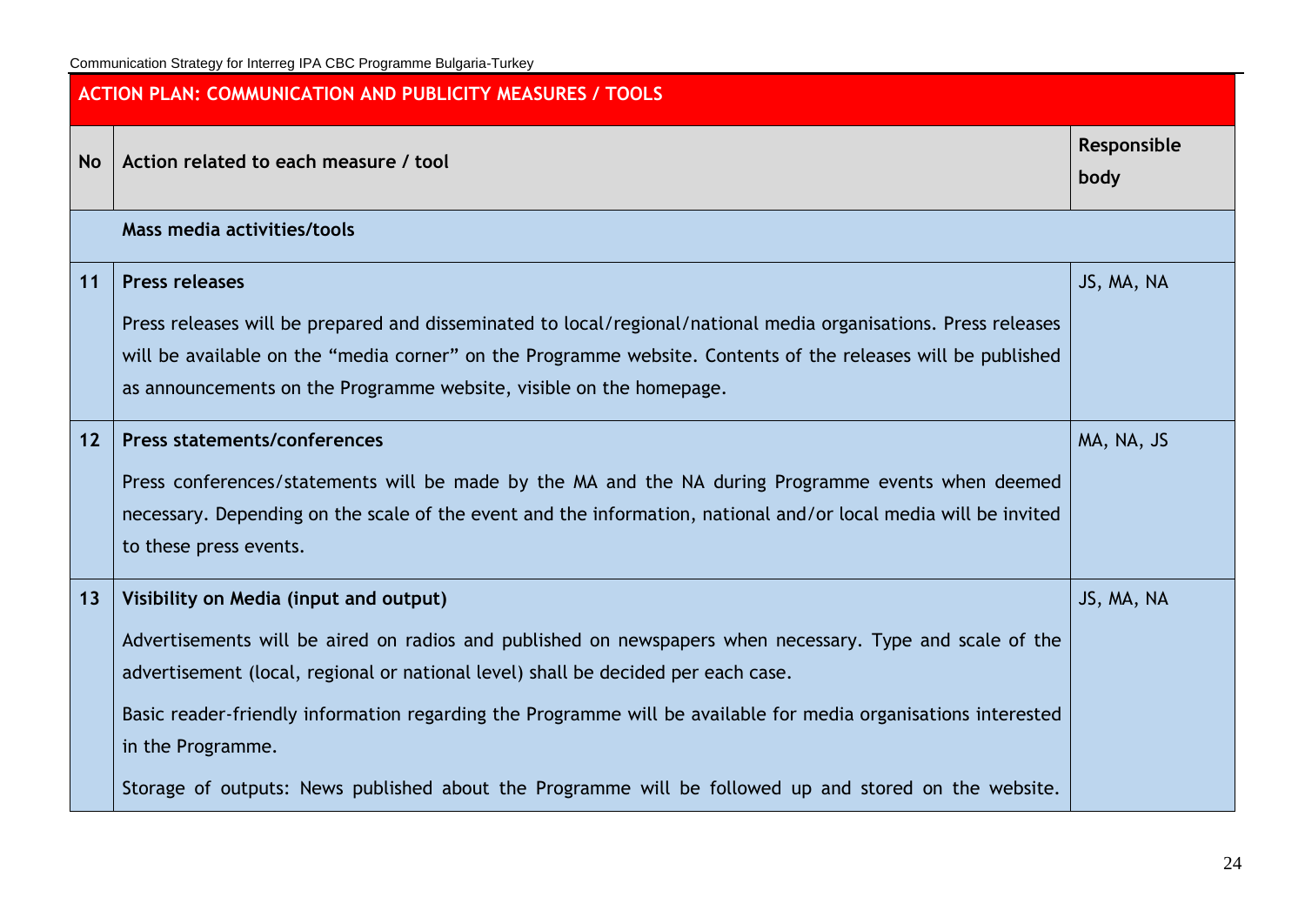| <b>ACTION PLAN: COMMUNICATION AND PUBLICITY MEASURES / TOOLS</b> |                                                                                                                                                                                                                                                                                                                                                                                                                                                                                                                                                                                                                                                                                                                                                   |                     |  |
|------------------------------------------------------------------|---------------------------------------------------------------------------------------------------------------------------------------------------------------------------------------------------------------------------------------------------------------------------------------------------------------------------------------------------------------------------------------------------------------------------------------------------------------------------------------------------------------------------------------------------------------------------------------------------------------------------------------------------------------------------------------------------------------------------------------------------|---------------------|--|
| <b>No</b>                                                        | Action related to each measure / tool                                                                                                                                                                                                                                                                                                                                                                                                                                                                                                                                                                                                                                                                                                             | Responsible<br>body |  |
|                                                                  | Articles by online channels will be linked.<br>Good relations will be maintained with local, regional and national press. Attention will be paid to deliver the<br>relevant information to the press in relevant scale and make sure as many articles as possible on the<br>programme are published.                                                                                                                                                                                                                                                                                                                                                                                                                                              |                     |  |
| 14                                                               | <b>Promotional Materials</b><br>A wide range of promotional gifts / gadgets will be produced and distributed, primarily during public events.<br>The promotional gifts may include (but not limited to): pens, bags, folders, notebooks, calendars, bookmarks,<br>USBs, T-shirts, backpacks, post-it, stickers, etc.<br>Promotional banners and flags should be developed at the beginning of the programming period and be used for<br>visibility purposes during the Programme public events. The outdoor events may limit the possibility for using<br>of traditional props. In such cases, alternative visibility tactics can be applied, such as multimedia projections<br>of the visibility symbols, the use of special vinyl banners, etc. | JS, MA, NA          |  |
|                                                                  | <b>Communication Measures to support Programme Management Activities</b>                                                                                                                                                                                                                                                                                                                                                                                                                                                                                                                                                                                                                                                                          |                     |  |
| 15                                                               | Other management activities<br><b>Meetings</b>                                                                                                                                                                                                                                                                                                                                                                                                                                                                                                                                                                                                                                                                                                    | MA, NA, JS          |  |
|                                                                  | Official meetings (e.g. JMC, technical meetings) between the Programme management structures will be                                                                                                                                                                                                                                                                                                                                                                                                                                                                                                                                                                                                                                              |                     |  |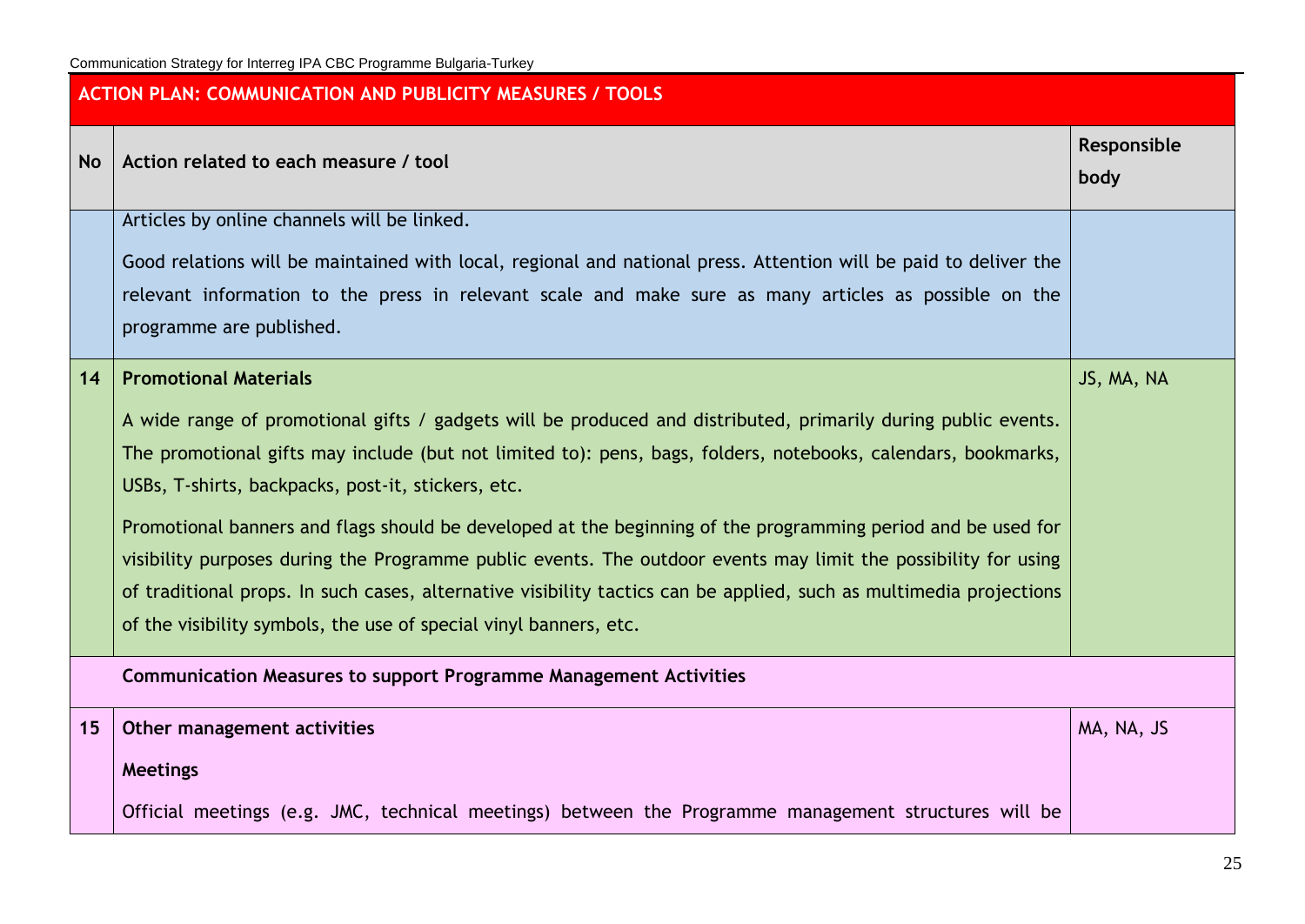# **ACTION PLAN: COMMUNICATION AND PUBLICITY MEASURES / TOOLS**

**No Action related to each measure / tool**

organised.

#### **Manuals and guidelines**

Specific Programme manuals will be developed in order to assist the beneficiaries during the application and the implementation processes. The manuals and guidelines will be created and distributed primarily in electronic format, due to the fast evolving nature of the information presented. All relevant manuals should be made available on the Programme web site, but can also be distributed through e-mail.

#### **E-mails / mailing lists**

Contact data will be collected on the programme website as well as at the Programme events such as Information days and Partner Search Forums to be used for creation of specific mailing lists, as deemed appropriate by the JS. Additional mailing lists will be made by the JS with the contacts of the Programme beneficiaries. The beneficiaries will be notified by e-mail about the most important information regarding the Programme issues. Frequent group e-mailing should be avoided in order to avoid the issue of spamming.

#### **Official letters**

Official letters will be used for a complementary formal type of communication, as deemed appropriate by the MA, NA and JS.

**Phone calls / fax messages**

Telephone calls and fax messages will be used as complementary form of communication with the beneficiaries

**Responsible** 

**body**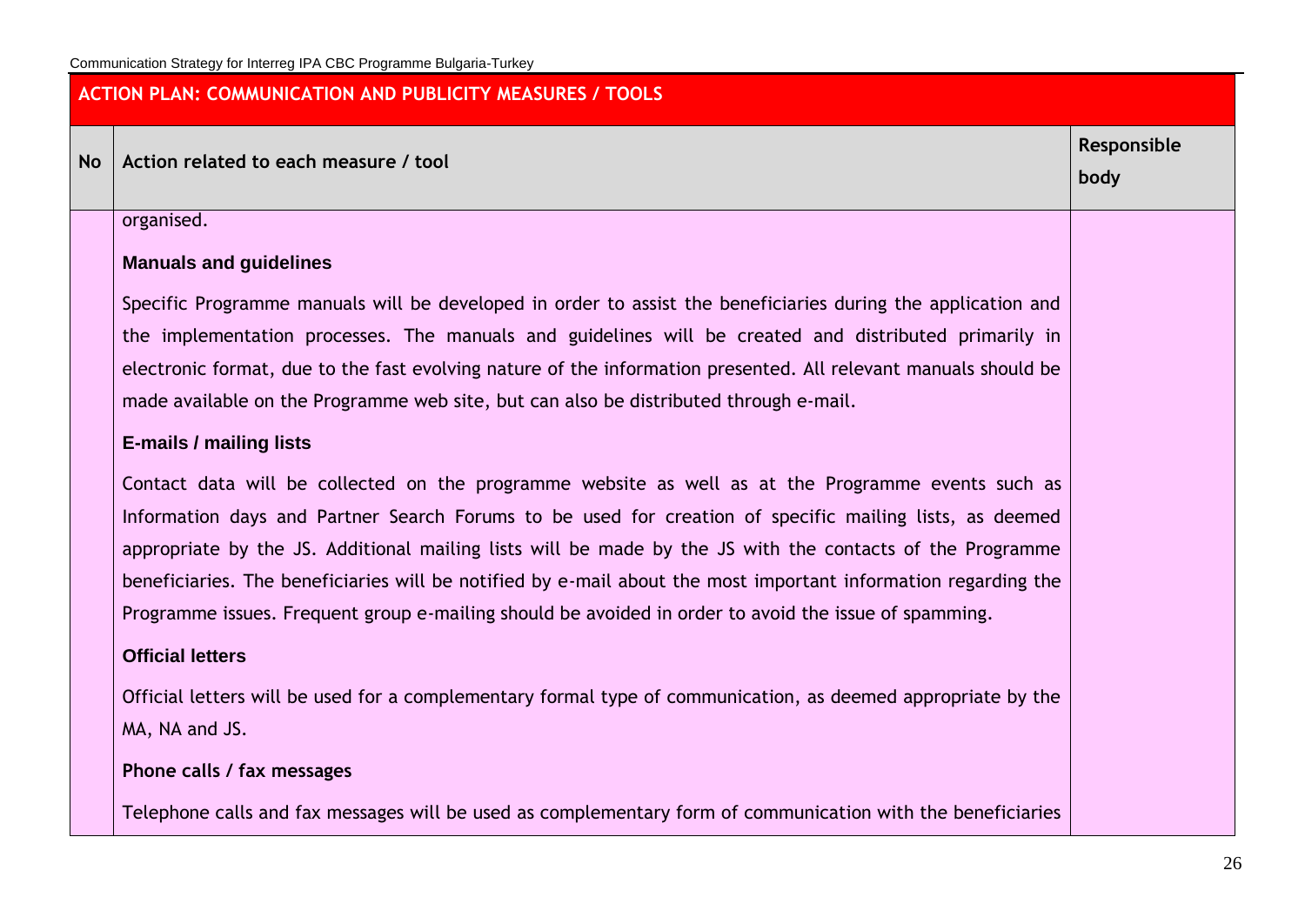| <b>ACTION PLAN: COMMUNICATION AND PUBLICITY MEASURES / TOOLS</b> |                                                                                                                                                                                                                                                                                                                                                                           |            |  |  |  |
|------------------------------------------------------------------|---------------------------------------------------------------------------------------------------------------------------------------------------------------------------------------------------------------------------------------------------------------------------------------------------------------------------------------------------------------------------|------------|--|--|--|
| <b>No</b>                                                        | Action related to each measure / tool                                                                                                                                                                                                                                                                                                                                     |            |  |  |  |
|                                                                  | and other target groups, when and if deemed appropriate by the MA, NA and JS. JS will make a contacts<br>database including all the basic contact information for each project partners, under each Call for proposals.<br>The contact database will be distributed internally between the managing bodies and will be updated on a<br>regular basis.                     |            |  |  |  |
| 16                                                               | <b>Management Information System (MIS)</b><br>Management Information System will actively be used by the MA, NA, JS, and the other relevant institutions<br>and bodies. The system will include detailed information about all the projects, including: application form<br>information, supporting documents, project procurements plans, project progress reports, etc. | JS, MA, NA |  |  |  |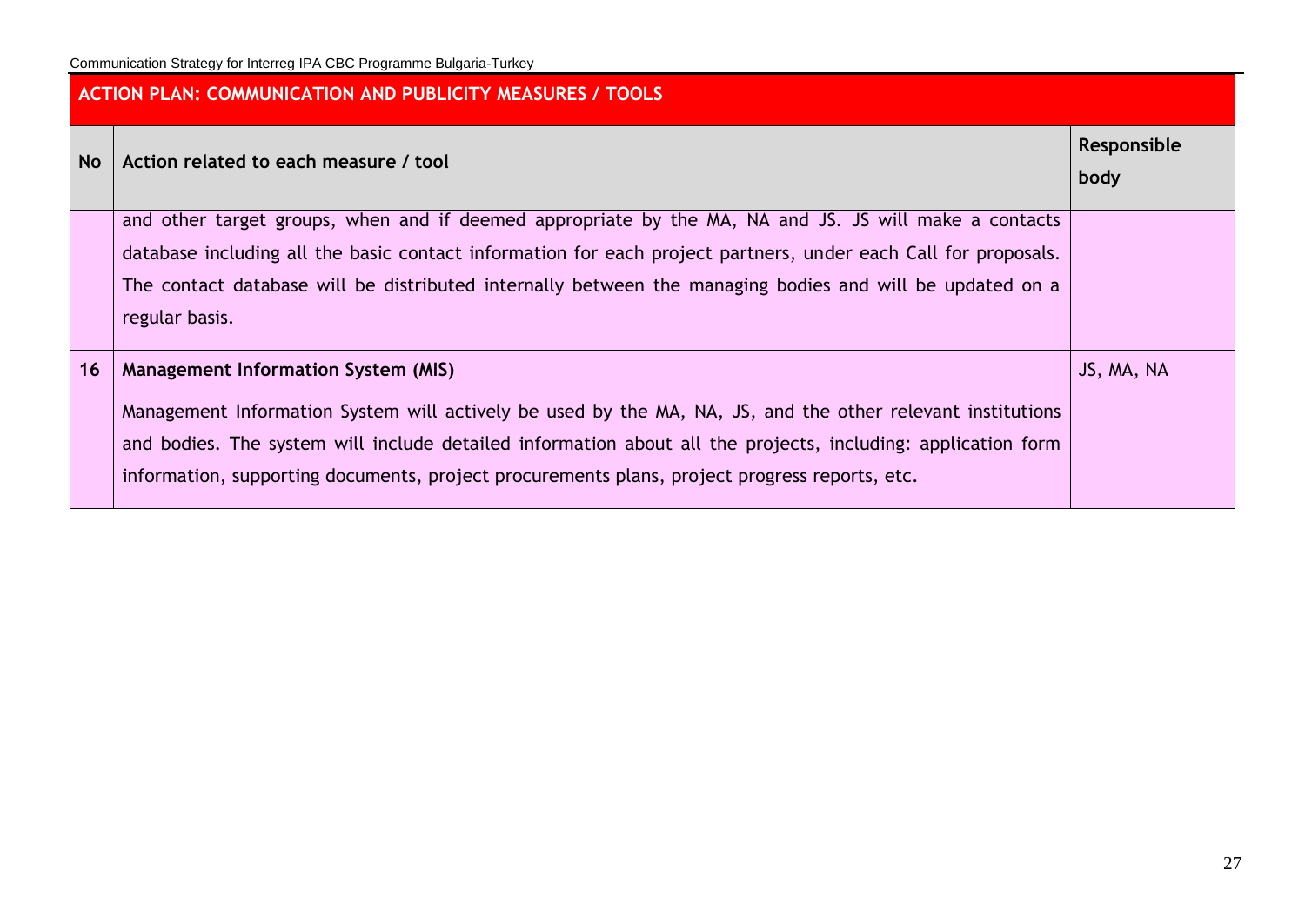# <span id="page-27-0"></span>**3.3- Indicative Budget**

<span id="page-27-1"></span>In accordance with the Programme, all measures for the Communication Strategy implementation are covered by Technical Assistance budget. For the Programme period 2014-2020 the total TA budget amounts to EUR 2 964 290. The indicative amount foreseen for implementation of the information and publicity measures is EUR 314 956.

#### **3.4 – Implementation, Monitoring and Evaluation**

The Managing Authority (MA) is responsible for the implementation of the communication strategy at central level in coordination with NA. In line with Article 38 of the Regulation (EU) No 447/2014 and Article 49 of the Regulation (EU) No 1303/2013, MA must inform, on an annual basis, the European Commission on the interventions implemented. In tasks referring to the information and publicity activities the Managing Authority is assisted by the JS (particularly by the Communication officer).

The Joint Monitoring Committee (JMC) will consider the Annual Implementation Report which must contain a section on information and publicity. DG "Territorial Cooperation Management" as Managing Authority will provide the JMC with information on the quality and effectiveness of the publicity and information measures, supported by suitable evidence. The strategy will be revised if necessary and the revised version will be approved by the JMC.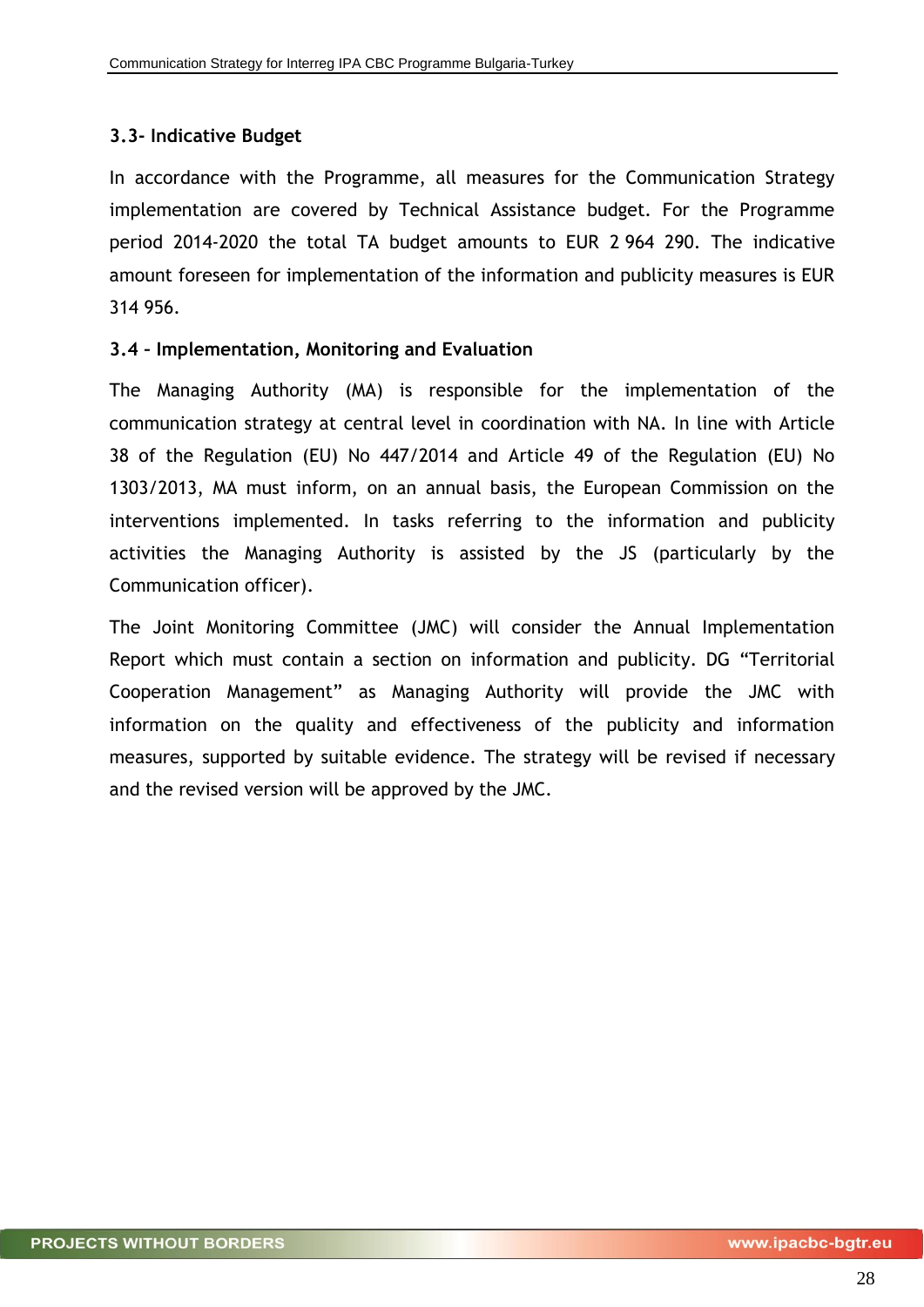| <b>INDICATORS</b>                   |                                                           |                                                 |                                                                                         |                                                                                                                                                         |                                                      |  |
|-------------------------------------|-----------------------------------------------------------|-------------------------------------------------|-----------------------------------------------------------------------------------------|---------------------------------------------------------------------------------------------------------------------------------------------------------|------------------------------------------------------|--|
| IN<br><b>RELATION</b><br>TO         | <b>MEASURE/ACTIVITY</b>                                   |                                                 | <b>TIMING</b>                                                                           | <b>OUTPUT, RESULT and</b><br><b>IMPACT INDICATORS</b>                                                                                                   | <b>QUANTITY</b>                                      |  |
| <b>Online</b><br><b>Tools</b>       | Web site functionality<br>Partners'<br>search<br>facility |                                                 | Continuously                                                                            | Number of web site visits                                                                                                                               | 5000<br>min.<br>per year                             |  |
|                                     |                                                           |                                                 | Permanently<br>on<br>the<br>web site and updated<br>when necessary                      | Number of new potential<br>PPs in the database                                                                                                          | min 20 per<br>Call                                   |  |
|                                     | Social Media                                              |                                                 | <b>Starting</b><br>before<br>the<br>Call<br>first<br>launch,<br>updated continuously    | Number of social media<br>accounts opened<br>performance<br>(For<br>specific<br>measurement<br>indicators to be set within<br>the Social Media Concept) | 3 accounts<br>(Face<br>book,<br>Twitter,<br>YouTube) |  |
| <b>Publications</b><br>/ Info Tools |                                                           | Brochure/ E-Brochure                            | 1 per CfP<br>When all the projects<br>within a specific call go<br>under implementation | Number of<br>E-Brochures<br>edited<br>and<br>published electronically                                                                                   | Min. 1 per<br>Call                                   |  |
|                                     | <b>Fact Sheets</b>                                        |                                                 | 1 per CfP                                                                               | Number of fact sheets<br>edited<br>published<br>and<br>electronically                                                                                   | Min 1<br>per<br>Call                                 |  |
| <b>Events</b>                       | potential                                                 | Info Days for<br>the potential<br>beneficiaries | 2 per CfP<br>1 in $BG + 1$ in TR                                                        | <b>Number</b><br>of<br>organizations/bodies<br>attending                                                                                                | min. 40 per<br>event                                 |  |
|                                     | for<br>beneficiaries<br>Activities                        | Partnership<br>Forums                           | 1 per CfP                                                                               |                                                                                                                                                         | min. 75 per<br>event                                 |  |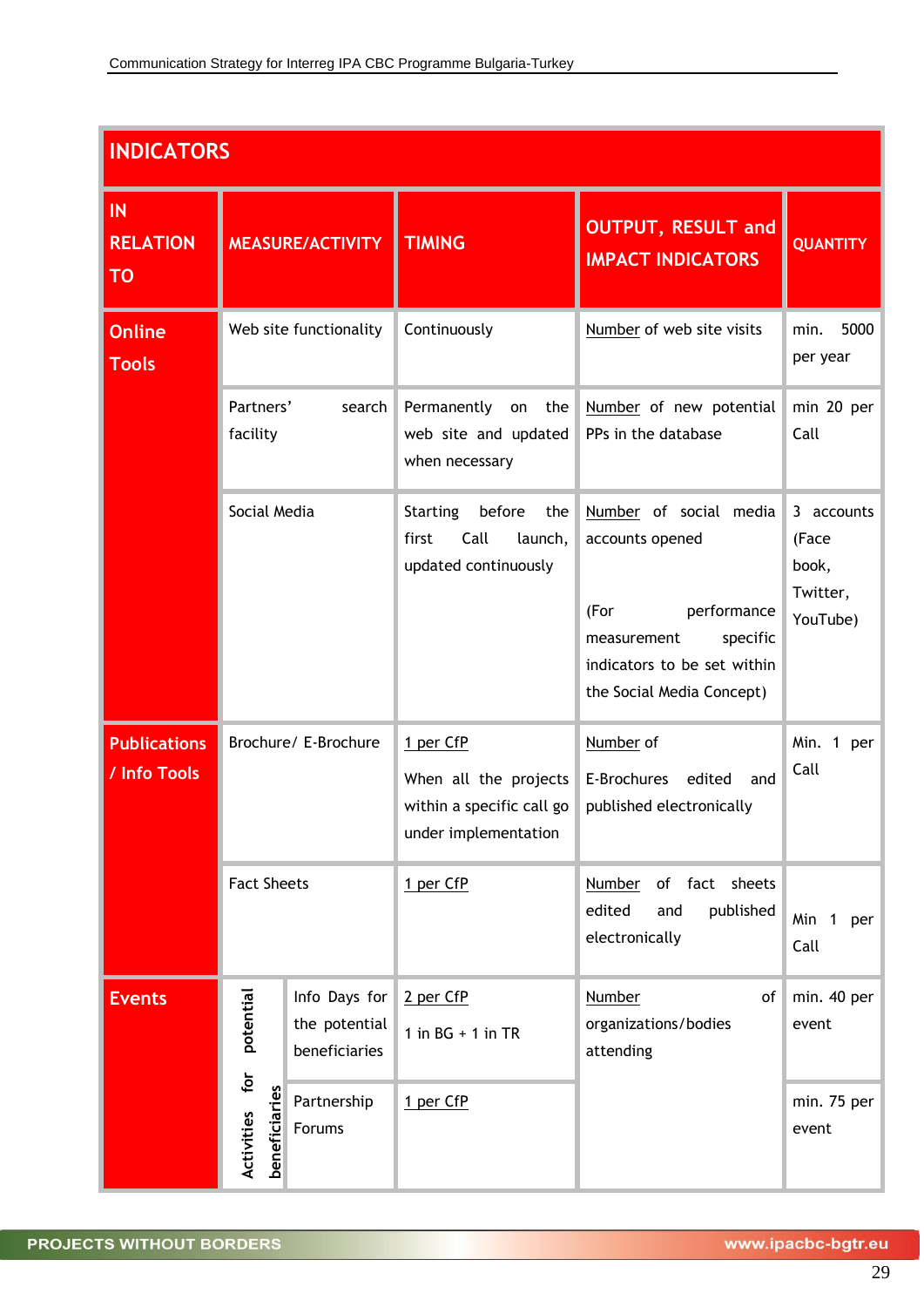|                                   | <b>Trainings</b><br>for<br>beneficiaries                               | When<br>deemed<br>necessary,<br>completion<br>of<br>After<br>awarding<br>grant<br>procedures | project<br>Percentage<br>of<br>representation<br>all<br>on<br>trainings combined | 85% of all<br>projects<br>funded                       |
|-----------------------------------|------------------------------------------------------------------------|----------------------------------------------------------------------------------------------|----------------------------------------------------------------------------------|--------------------------------------------------------|
|                                   | <b>Trainings</b><br>for<br>Programme staff                             | Continuously                                                                                 | Number of the trainings<br>Programme<br>staff<br>have<br>taken                   | Min. 20 per<br>Programme<br>duration                   |
|                                   | European Cooperation<br>Day events                                     | 1 event per year, in<br>September                                                            | Number of participants in<br>local events                                        | <b>Min 50</b>                                          |
| <b>Multimedia</b><br><b>Tools</b> | Elaboration<br>of<br>photographs                                       | Continuously                                                                                 | Number<br>of<br>photos<br>elaborated                                             | Min 100 per<br>year                                    |
|                                   | Short<br>Programme<br>movie<br>with<br>promo<br>best project practices | During every call                                                                            | Number<br>of<br>movies<br>elaborated                                             | Minimum 1<br>per Call                                  |
|                                   | Short event movie                                                      | During major events                                                                          | <b>Number</b><br>of<br>movies<br>elaborated                                      | Min. 3 for<br>the<br>duration of<br>the<br>Programme   |
| Mass media<br>activities/         | Press releases                                                         | Before official events                                                                       | Number of press releases<br>published                                            | min. 1 per<br>Call                                     |
| tools                             | Press conferences                                                      | During major events                                                                          | of<br><b>Number</b><br>press<br>conferences held                                 | min.1<br>for<br>the<br>duration of<br>the<br>Programme |
|                                   | Ads<br>Press<br>$\prime$<br>announcements                              | Continuously                                                                                 | <b>Number</b><br>of<br>press<br>advertisements published                         | min. 2 per<br>Call                                     |